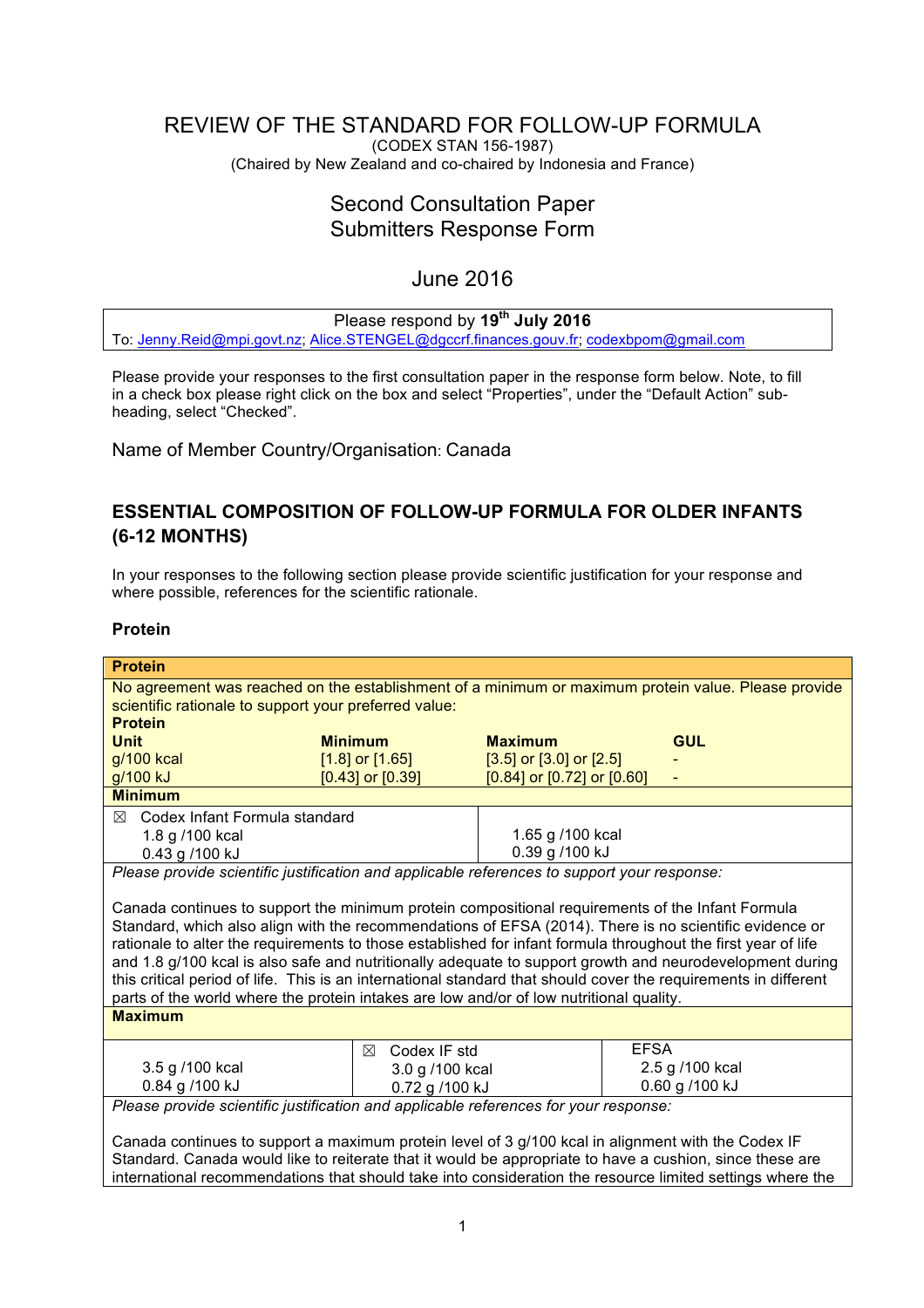protein intakes and quality from complementary foods may also be limited. Please refer to the evidence reported in the response for the minimum above.

#### **Footnote 3**

Refers to the requirements of essential and semi-essential amino acids in follow-up formula:<br><sup>3)</sup>For an equal energy value the formula must contain an available quantity of each essential and semiessential amino acid at least equal to that contained in the reference protein (breast milk as defined in Annex I); nevertheless for calculation purposes the concentrations of tyrosine and phenylalanine may be added together and the concentrations of methionine and cysteine may be added together. At present the draft standard does not contain an Annex I, please indicate whether you support inserting Annex I of the Codex Standard for Infant Formula of if you consider that further work is required.

 $\boxtimes$  insert Annex I (or refer) to the Codex Standard for Infant Formula review the levels contained within the Codex Standard for Infant Formula.

*If you consider that a review is required, please indicate the basis for this review.*

We don't think that further review is required, however, we would like to mention that the quality of proteins used in the formulas particularly for the plant source of proteins, should be taken into consideration. For example, soy protein isolates (SPIs) prepared by different manufacturers or through different processes can be very different in their content of active protease inhibitors, which results in different protein bioavailability.

#### **Footnote 6**

The majority of the eWG supported retaining elements of footnote 6.

[ 6)Follow-up formula based on non-hydrolysed **intact** milk protein containing [less than 2 1.65 to 1.8 g protein/100 kcal] and follow-up [formula based on hydrolysed protein [containing less than 2.25 g protein/100 kcal] should be clinically evaluated

Regarding formulas based on **hydrolysed** protein, please state whether you think that all, or only those containing less than [2.25 g/100 kcal] should be clinically evaluated.

| $\boxtimes$ All formulas based on hydrolysed protein | Formulas based on hydrolysed protein           |
|------------------------------------------------------|------------------------------------------------|
| should be clinically evaluated                       | containing less than 2.25 g/100 kcal should be |
|                                                      | clinically evaluated                           |

*Please provide justification for your response.*

Any hydrolysed formula should, in Canada's opinion, be clinically tested, but in young infants, not older infants consuming complementary foods. A growth and tolerance study should be conducted in newborn infants, starting at 0-14 days of age and continuing up to 112 days of age, since nutrient requirements are greatest during the first 16 weeks of life and any deficiency in the formula would be easily detected during this period. Clinical testing of all hydrolysed infant formula is required since protein hydrolysates are manufactured by different processes, resulting in products which may vary in nutritional adequacy. The formula used for clinical testing would be suitable for this age group, then the FUF using the same hydrolysed protein developed when adequate growth has been determined in young infants.

Regarding formulas based on **intact/non-hydrolysed** protein please note that your responses to these questions do not imply that you support a minimum of 1.8 g/100 kcal or 1.65 g/100 kcal. They will be used to refine the wording in square brackets if the eWG cannot come to agreement on a minimum value.

Please state whether you support the proposal to amend the reference these types of formulas to **intact milk protein**.

| $\boxtimes$ intact milk protein | non-hydrolysed milk protein |
|---------------------------------|-----------------------------|
|                                 |                             |

*Please provide justification for your response.*

Intact milk protein is clearer and less confusing than the non-hydrolysed terminology.

Regardless of the minimum protein level agreed to in Section 3.1, do you think that clinical evaluation would be required for any formulas based on intact/non-hydrolysed milk protein?

| Yes, all formulas containing | Yes, all formulas containing<br>$\bowtie$ | no requirements for clinical  |
|------------------------------|-------------------------------------------|-------------------------------|
| 1.65-1.8 g/100 kcal require  | 1.65-2.0 g/100 kcal require               | evaluation of non-hydrolysed  |
| clinically evaluation        | clinically evaluation                     | formulas would be required at |
|                              |                                           | 1.65-1.8 g/100 kcal           |

*Please provide justification for your response.*

Based on our experience for the premarket notification of infant formulas, we have required clinical trials for all infant formulas containing protein in the range 1.65 to 2 g/100 kcal. Canada makes the decision on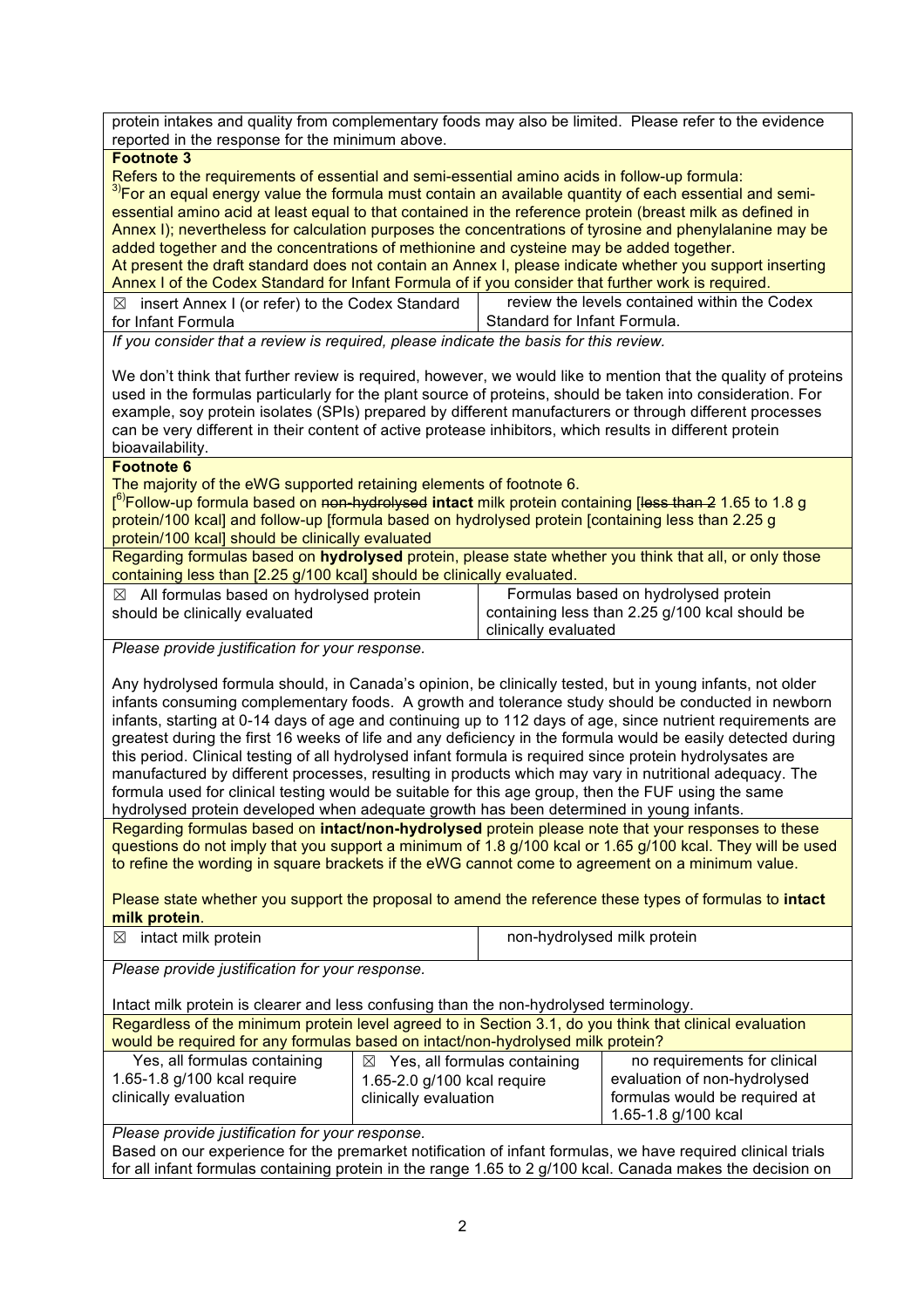a case- by- case basis, e.g., if the formula is new to the Canadian market, contains a new source of protein (such as goat's milk protein) or has undergone other major changes that could impact the safety or nutritional adequacy of the formula.

| If the eWG and Committee supported adoption of a minimum of 1.65 g/100 kcal for formula based on     |      |  |
|------------------------------------------------------------------------------------------------------|------|--|
| intact/non-hydrolysed milk protein, do you support the recommendation that the minimum protein level |      |  |
| which requires clinical evaluation is placed in the footnote, rather than in the table? See above    |      |  |
| Yes.                                                                                                 | ⊠ No |  |

# **Vitamin K**

| <b>Vitamin K</b>                                                                                                                                                  |                |                          |            |
|-------------------------------------------------------------------------------------------------------------------------------------------------------------------|----------------|--------------------------|------------|
| The Chairs propose that the following drafting of vitamin K requirements for follow-up formula for<br>older infants is recommended for adoption by the Committee: |                |                          |            |
| <b>Vitamin K</b><br><b>Unit</b>                                                                                                                                   | <b>Minimum</b> | <b>Maximum</b>           | <b>GUL</b> |
| mg/100 kcal                                                                                                                                                       | 4              | $\overline{\phantom{0}}$ | 27         |
| mg/100 kJ                                                                                                                                                         |                | $\overline{\phantom{0}}$ | 6.5        |

*Please comment on this proposal and provide your justification*:

To re-iterate Canada's comments from CP1, Canada prefers a minimum value of 4 µg/100 kcal in order to be in line with several international organizations including the US FDA, the Early Nutrition Academy (2013), the Commission Directive 2006/141/EC and ESPGHAN 2005. There is no strong scientific justification provided to deviate from the Codex Infant Formula Standard minimum of 4 ug/100 kcal. Based on the views of the majority of eWG members (17 CM, 7 C) and based on the history of safe use, Canada supports the use of 4  $\mu q/100$  kcal as a minimum level of vitamin K.

# **Vitamin C**

| <b>Vitamin C</b>                                                                                                 |                |                                                   |                                     |            |
|------------------------------------------------------------------------------------------------------------------|----------------|---------------------------------------------------|-------------------------------------|------------|
| No eWG consensus was reached on the establishment of a minimum vitamin C value. Based on the eWG                 |                |                                                   |                                     |            |
| responses, please provide rationale to support your preferred value in square brackets:                          |                |                                                   |                                     |            |
| Vitamin C <sup>15)</sup>                                                                                         |                |                                                   |                                     |            |
| <b>Unit</b>                                                                                                      | <b>Minimum</b> |                                                   | <b>Maximum</b>                      | <b>GUL</b> |
| mg/100 kcal                                                                                                      | [10]           | $[4]$                                             |                                     | $70^{16}$  |
| mg/100 kJ                                                                                                        | [2.5]          | [0.96]                                            |                                     | $17^{16}$  |
| <sup>15)</sup> expressed as ascorbic acid                                                                        |                |                                                   |                                     |            |
| <sup>16)</sup> This GUL has been set to account for possible high losses over shelf-life in liquid formulas; for |                |                                                   |                                     |            |
| powdered products lower upper levels should be aimed for.                                                        |                |                                                   |                                     |            |
| <b>Minimum levels</b>                                                                                            |                |                                                   |                                     |            |
| $\boxtimes$ Codex IF Standard                                                                                    |                |                                                   | $\sqsupset$ EFSA                    |            |
| 10 mg/100 kcal                                                                                                   |                |                                                   | 4 mg/100 kcal                       |            |
| 2.5 mg/100 kJ                                                                                                    |                |                                                   | 0.96 kJ/100 kcal                    |            |
| Taking a precautionary approach and aligned with                                                                 |                | Based on vitamin C requirement levels established |                                     |            |
| the Codex Infant Formula Standard                                                                                |                | by EFSA, taking into account that complementary   |                                     |            |
|                                                                                                                  |                |                                                   | foods are consumed from six months. |            |
| Please provide your preferred response:                                                                          |                |                                                   |                                     |            |

Canada would like to re-iterate our rationale from CP1: Canada supports aligning with Codex IF standard, which is based on the average content in human milk (4.5-15 mg/100 kcal) and a range of reference intakes (20, 30 and 40 mg/day).This is also aligned with the IEG 2013 recommendations and rationale. The IOM's AI is 50 mg/day. Based on consumption of 500 kcal of formula per day, this AI translates into 10 mg/100 kcal. The shelf-life stability of vitamin C is of concern, especially in liquid products. Canada has noticed significant declines in vitamin C content throughout the shelf-life of some liquid products and therefore allows a significant overage of vitamin C to ensure that the content of vitamin C remains at or above label claim by the end of the declared shelf-life of the product.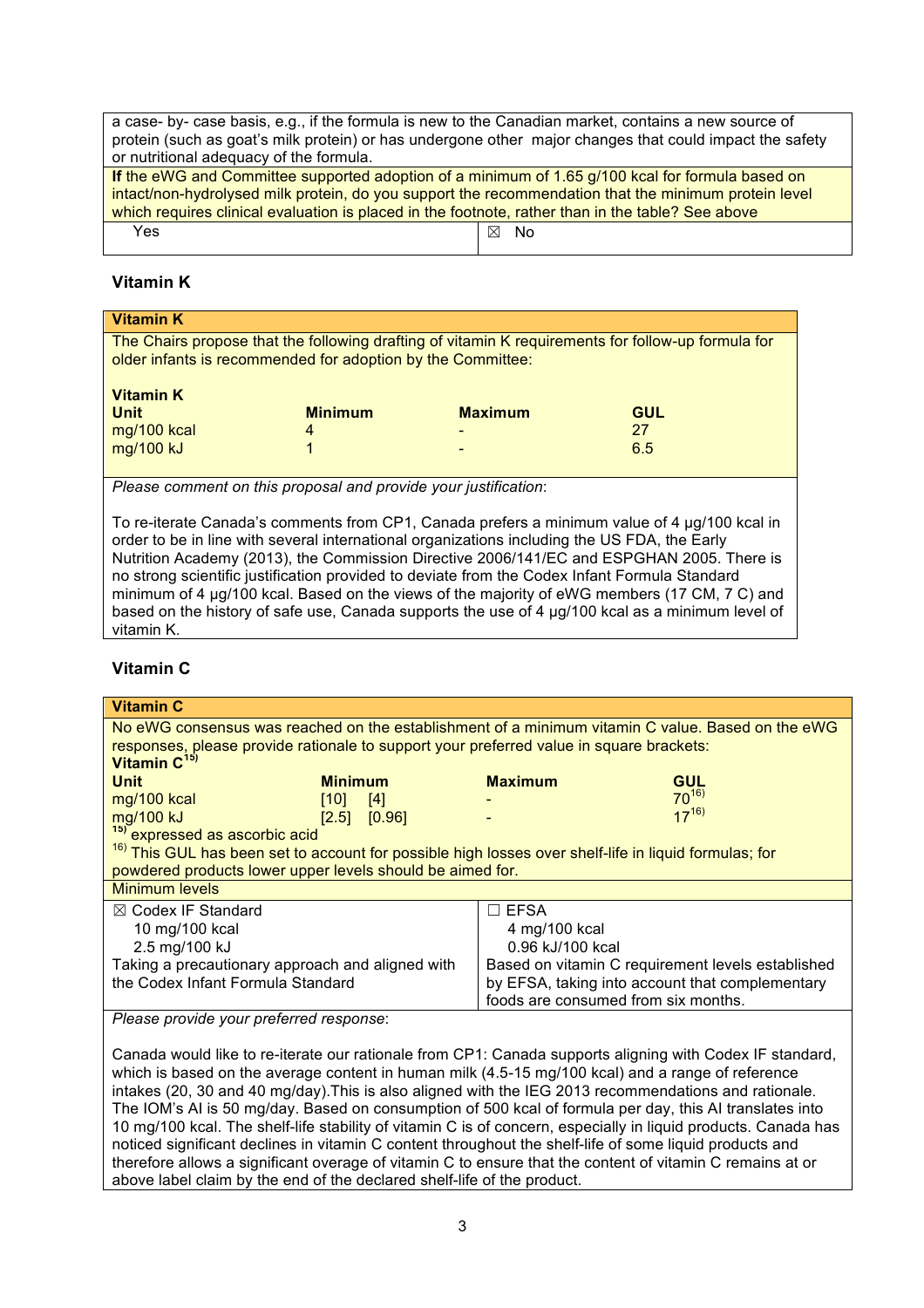**Zinc**

| <b>Zinc</b>                                                                                                        |                                                                                                        |                |            |  |
|--------------------------------------------------------------------------------------------------------------------|--------------------------------------------------------------------------------------------------------|----------------|------------|--|
|                                                                                                                    | Based on the views of the eWG and evidence provided, the Chairs propose the following drafting of zinc |                |            |  |
| requirements for follow-up formula for older infants is recommended for adoption by the Committee                  |                                                                                                        |                |            |  |
| <b>Zinc</b>                                                                                                        |                                                                                                        |                |            |  |
| <b>Unit</b>                                                                                                        | <b>Minimum</b>                                                                                         | <b>Maximum</b> | <b>GUL</b> |  |
| mg/100 kcal                                                                                                        | 0.5                                                                                                    |                | 1.5        |  |
| mg/100 kJ                                                                                                          | 0.12                                                                                                   |                | 0.36       |  |
| <sup>20)</sup> For Follow-up formula based on soy protein isolate a minimum value of 0.75 mg/100 kcal (0.18 mg/100 |                                                                                                        |                |            |  |
| $kJ$ ).                                                                                                            |                                                                                                        |                |            |  |
| Please comment on this proposal and provide your justification:                                                    |                                                                                                        |                |            |  |

Canada agrees with the proposed minimum of 0.5 mg/100 kcal which is close to the IEG 2015 proposed minimum of 0.6 mg/100 kcal.

Although Canada would prefer a lower GUL than the proposed 1.5 mg/100 kcal because of concerns that zinc intakes will exceed ULs/NOAELs established by RASBs, we do agree that the risk of zinc toxicity (interaction with copper) at 1.5 mg/100 kcal is low based on the available evidence. Therefore we would not be strongly opposed to this level especially given the stated technical constraints in formulating within a narrow range.

# **Optional Ingredients: DHA**

| Docosahexaenoic acid (DHA)                                                                                                                                                                                                                                                                                                                                                                                                                                                                                                                                                                                                                   |                |                   |  |  |
|----------------------------------------------------------------------------------------------------------------------------------------------------------------------------------------------------------------------------------------------------------------------------------------------------------------------------------------------------------------------------------------------------------------------------------------------------------------------------------------------------------------------------------------------------------------------------------------------------------------------------------------------|----------------|-------------------|--|--|
| No consensus was reached on the need for a minimum level, as a compromise could you accept that a<br>statement is included in the footnote stating that national authorities can establish minimum requirements<br>for the optional addition of DHA at their discretion.<br>Docosahexaenoic acid <sup>21)</sup>                                                                                                                                                                                                                                                                                                                              |                |                   |  |  |
| <b>Unit</b><br><b>Minimum</b><br>% fatty acids<br>$[-]$ or $[0.3]$                                                                                                                                                                                                                                                                                                                                                                                                                                                                                                                                                                           | <b>Maximum</b> | <b>GUL</b><br>0.5 |  |  |
| <sup>21)</sup> If docosahexaenoic acid (22:6 n-3) is added to follow-up formula, arachidonic acid (20:4 n-6) contents<br>should reach at least the same concentration as DHA. The content of eicosapentaenoic acid (20:5 n-3),                                                                                                                                                                                                                                                                                                                                                                                                               |                |                   |  |  |
| which can occur in sources of LC-PUFA, should not exceed the content of docosahexaenoic acid.<br>Competent national and/or regional authorities may deviate from the above conditions, as appropriate for<br>the nutritional needs.                                                                                                                                                                                                                                                                                                                                                                                                          |                |                   |  |  |
| $\Box$ Yes                                                                                                                                                                                                                                                                                                                                                                                                                                                                                                                                                                                                                                   | $\boxtimes$ No |                   |  |  |
| When DHA is added, our strong preference would be to have a minimum level of DHA of 0.3 % total fatty<br>acids (FA). Canada recommends the addition of both DHA and ARA to follow-on infant formula at levels<br>similar to those of the world-wide breastmilk content means, 0.32% of total FA for DHA, and 0.47% of total<br>FA for ARA.                                                                                                                                                                                                                                                                                                   |                |                   |  |  |
| The table above therefore, should indicate 0.3% as the minimum for DHA with no stated maximum. For<br>the GUL, as the arachidonic acid (ARA) content in human milk worldwide is 0.5%, and for keeping<br>proportions of DHA and ARA close to those found in human milk, the GUL should be set at 0.5% of total<br>fatty acids for DHA.                                                                                                                                                                                                                                                                                                       |                |                   |  |  |
| We do not support the statement included in the footnote stating that national authorities can establish<br>minimum requirements for the optional addition of DHA at their discretion. Canada would like to re-iterate<br>our position that the content of footnote 21 should indicate that the minimum level of DHA when added<br>should be 0.3% of total fatty acids. Establishing a minimum DHA level is important to ensure consumers<br>who are looking for a product containing DHA obtain a reasonable amount in the formula. The same<br>reasons that were indicated in our previous response still apply. The footnote should read: |                |                   |  |  |
| <sup>21)</sup> If docosahexaenoic acid (22:6 n-3) is added to follow-up formula, a minimum of 0.3% of total fatty<br>acids should be added. Arachidonic acid (20:4 n-6) contents should reach at least the same<br>concentration as DHA. The content of eicosapentaenoic acid (20:5 n-3), which can occur in sources of LC-<br>PUFA, should not exceed the content of docosahexaenoic acid. Competent national and/or regional                                                                                                                                                                                                               |                |                   |  |  |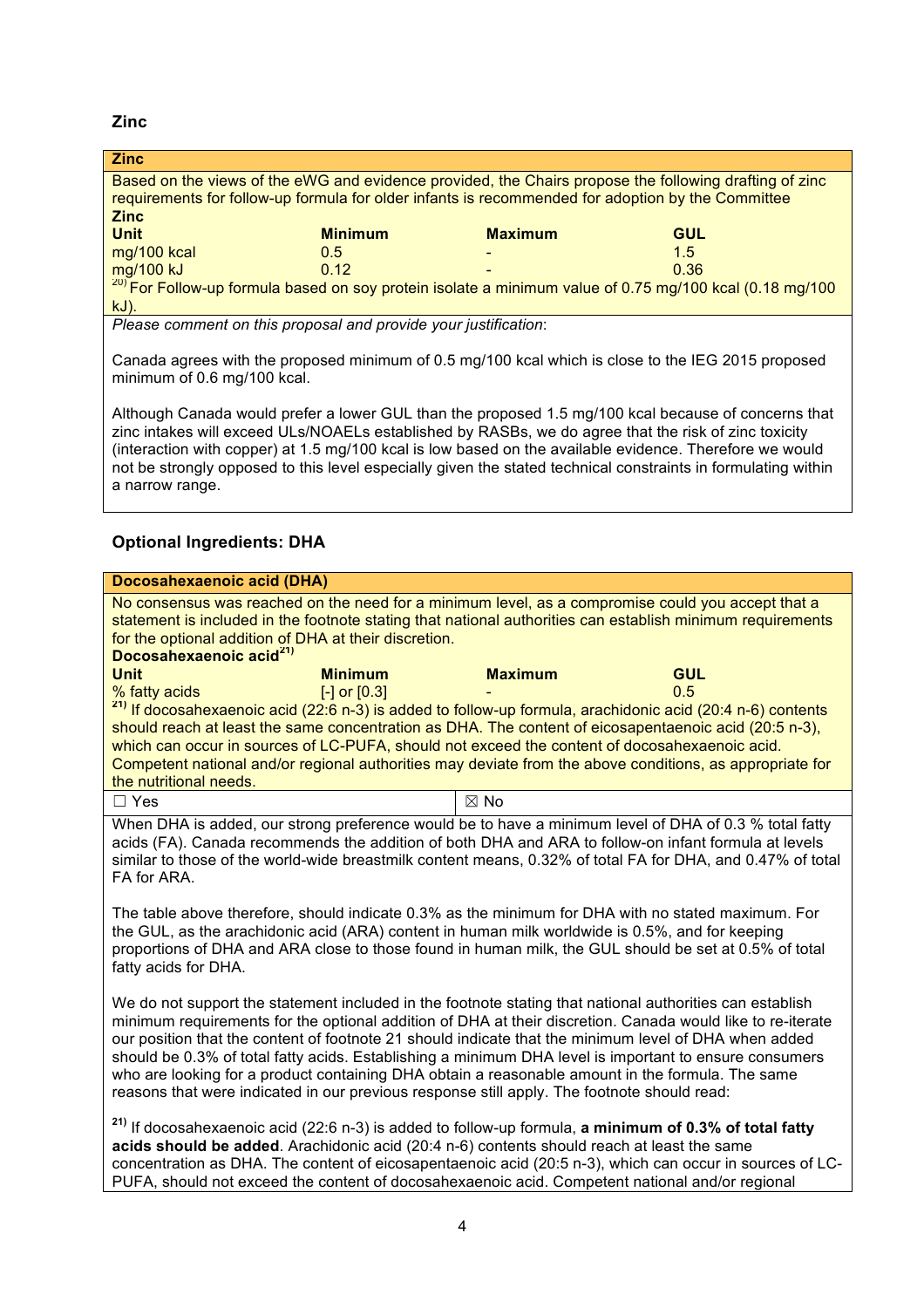authorities may deviate from the above conditions, as appropriate for the nutritional needs.

### **Reasons Previously Given in April 2016**

Canada evaluated the current literature to determine the minimum levels of docosahexaenoic acid (DHA) and arachidonic acid (ARA) for addition to infant formula. As human milk (HM) is considered optimal for feeding infants, the LCPUFA needs of infants can be estimated from the average percentage of DHA and ARA in HM. The worldwide mean  $(\pm SD)$  concentration of DHA in HM (expressed as weight percentages of total fatty acids) is 0.32%  $\pm$ 0.22% and that of ARA is 0.47%  $\pm$ 0.13% (Brenna et al., 2007). An FAO expert panel has recommended adequate intakes of LCPUFAs to be 0.2-0.36 % of total fatty acids (% FA) for DHA, and 0.4-0.6% FA for ARA (FAO 2010). The most recent data concerning Canadian human milk (HM) content of LCPUFAs (Ratnayake et al., 2014) found that the mean % FA was 0.3% (±0.2 SD) for DHA and 0.4% (±0.1 SD) for ARA in HM samples collected in 2011. Canada's current position is to allow the addition of both DHA and ARA to follow-on infant formula at levels similar to those of the world-wide means.

1. Brenna JT et al. Docosahexaenoic and arachidonic acid concentrations in human breast milk worldwide. Am J Clin Nutr. 2007 Jun; 85 (6):1457-64.

2. Food and Agriculture Organization of the United Nation. Rome, 2010. Fats and fatty acids in human nutrition. Report of an expert consultation.

3. Ratnayake, WMN et al. Mandatory *trans* fat labelling regulations and nationwide product reformulations to reduce *trans* fatty acid content in foods contributed to lowered concentrations of *trans* fat in Canadian women's breast milk samples collected in 2009-2011. Am J of Clin Nutr 2014;100: 1036-40.

# **Optional Ingredients: L(+) lactic acid producing cultures**

**Optional addition L(+) lactic acid producing cultures**

[3.3.2.4 Only L(+) lactic acid producing cultures may be used]

Several eWG members noted there are two purposes for the addition of L(+) lactic acid producing cultures referring to both the acidification of formula and supplementation with probiotics.

Please indicate if you consider that the sub-Section 3.3.2.4 (Optional ingredients) should refer to one, or both types of addition.

| $\boxtimes$ Two purposes: acidification of | $\Box$ For the purpose of acidification | $\Box$ For the purpose of     |
|--------------------------------------------|-----------------------------------------|-------------------------------|
| formula and supplementation                | of formula only. Contains               | supplementing with probiotics |
| with probiotics                            | minimal amounts of viable               | only                          |
|                                            | bacteria.                               |                               |

*Please provide justification for your preferred response*:

Canada supports the inclusion of the two purposes, as in 3.3.2.4 as per the Codex Standard for Infant Formula. The current situation in Canada is that certain L (+) lactic acid producing cultures which have undergone a clinical safety assessment are permitted for addition to infant formula as sources of probiotics. Canada recognizes that L (+) lactic acid producing cultures are being added in other countries in order to acidify infant formulas.

If you consider that standard should allow for both types of addition, please indicate if you think that this should be captured within 3.3.2.4, or as two separate clauses within the Optional Ingredients Section (Section 3.3.2).

Captured within 3.3.2.4 is our position.

Based on your response above, and considering that principles for optional addition of ingredients (3.3.2.1 and 3.3.2.2) apply, do you consider that any of the following additional concepts need to be included in any proposed amended wording, please tick all that apply.

 $\boxtimes$  The safety and suitability of the addition of strains shall be demonstrated by generally accepted scientific evidence

 $\boxtimes$  Follow-up formula prepared ready for consumption must contain significant amounts of the viable bacteria

 $\boxtimes$  For the purpose of producing acidified formulas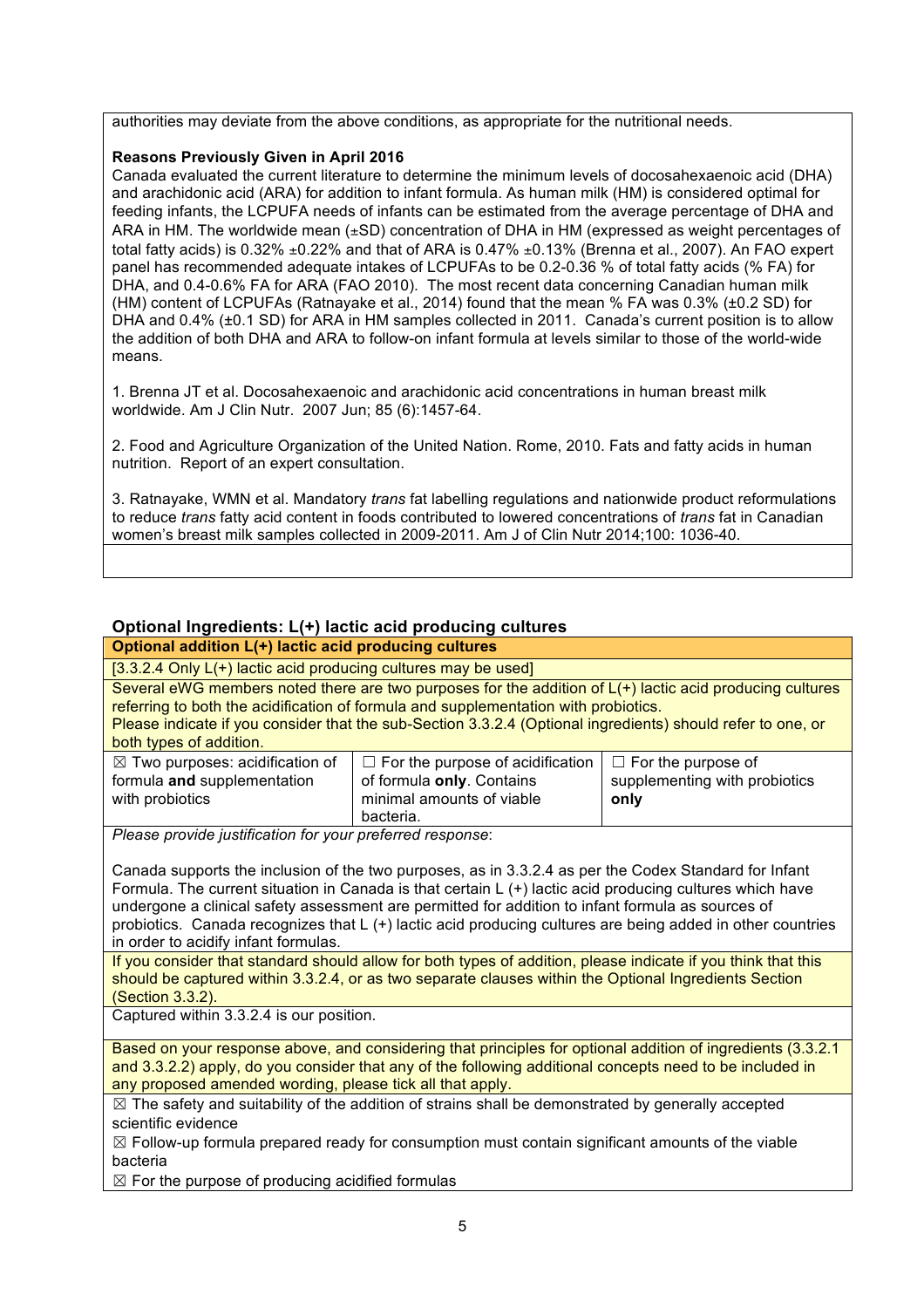$\boxtimes$  Non-pathogenic lactic acid cultures may be used **OR**

 $\Box$  No additional wording is required. Alignment with the Codex Infant Formula Standard *Please provide justification for your response and any proposed draft text*:

# **Canada would like to suggest the following amended wordings:**

The safety and suitability of the addition of [each] strains shall be demonstrated by generally accepted scientific evidence.

Non-pathogenic lactic acid cultures may Imustl be used.

# **ESSENTIAL COMPOSITION OF FOLLOW-UP FORMULA FOR OLDER YOUNG CHILDREN (12-36 MONTHS)**

# **Proposed approach**

# **Mandatory (core) composition**

Do you support the approach taken for determining the mandatory (core) composition, as well as identifying those nutrients requiring specific compositional parameters, that is :

- Evidence to support nutritional issues for young children of global concern;
- Contribution to the overall nutritional quality/integrity of the product;
- The contribution of key nutrients from cows milk for equivalence; and
- The strength of committee support for including in the core composition.

#### *Answer:*

Canada generally supports the approach taken for determining the mandatory (core) composition for FUF-YC. However, more work needs to be carried out on the nutritional quality and integrity of the product, since the list of mandatory (core) nutrients was extended since CP1. For instance, for mineral nutrients, calcium addition, along with iron, zinc and sodium would not result in a balanced product unless nutrients such as magnesium, phosphorous and potassium are also present or added. Equivalence to cows' milk as well as the nutritional requirements of young children should be the prime considerations for selecting nutrients and determining levels, along with provisions for the key nutrients needed by population subgroups with nutritional deficiencies. We consider that the fourth principle is subjective. It is highly unlikely that the committee would support the inclusion of a nutrient that does not meet the first three principles. Therefore, we suggest removing the fourth principle.

Should there be a minimum number of principles that each nutrient must meet in order for it to be considered part of the mandatory (core) composition, or requiring specific compositional parameters in follow-up formula for young children? Please state what this should be.

*Answer:*

If the eWG is in agreement to retain the fourth principle, Canada is of the opinion that having two or more principles that each nutrient meets would be the minimum number in order for it to be considered part of the mandatory (core) composition, or requiring specific compositional parameters in FUF-YC.

#### **Voluntary Nutrient Additions**

*Further to the mandatory (core) composition, other essential nutrients may be added to follow-up formula*  for young children, either as a mandated addition to the (core) composition required by national *authorities, or as a voluntary addition by manufacturers. These nutrients can be chosen from the essential composition of follow-up formula for older infants. The nutrient levels must be:*

- as per the min, max, GULs stipulated for follow-up formula for older infants; or
- *based on the min, max, GULs stipulated for follow-up formula for older infants, and amended if the nutritional needs of the local population and scientific justification warrants deviating from the level stipulated for older infants, or*
- *in conformity with the legislation of the country in which the product is sold.*

*Note: all footnotes relevant to these listed essential nutrients, also apply when added to follow-up formula for young children*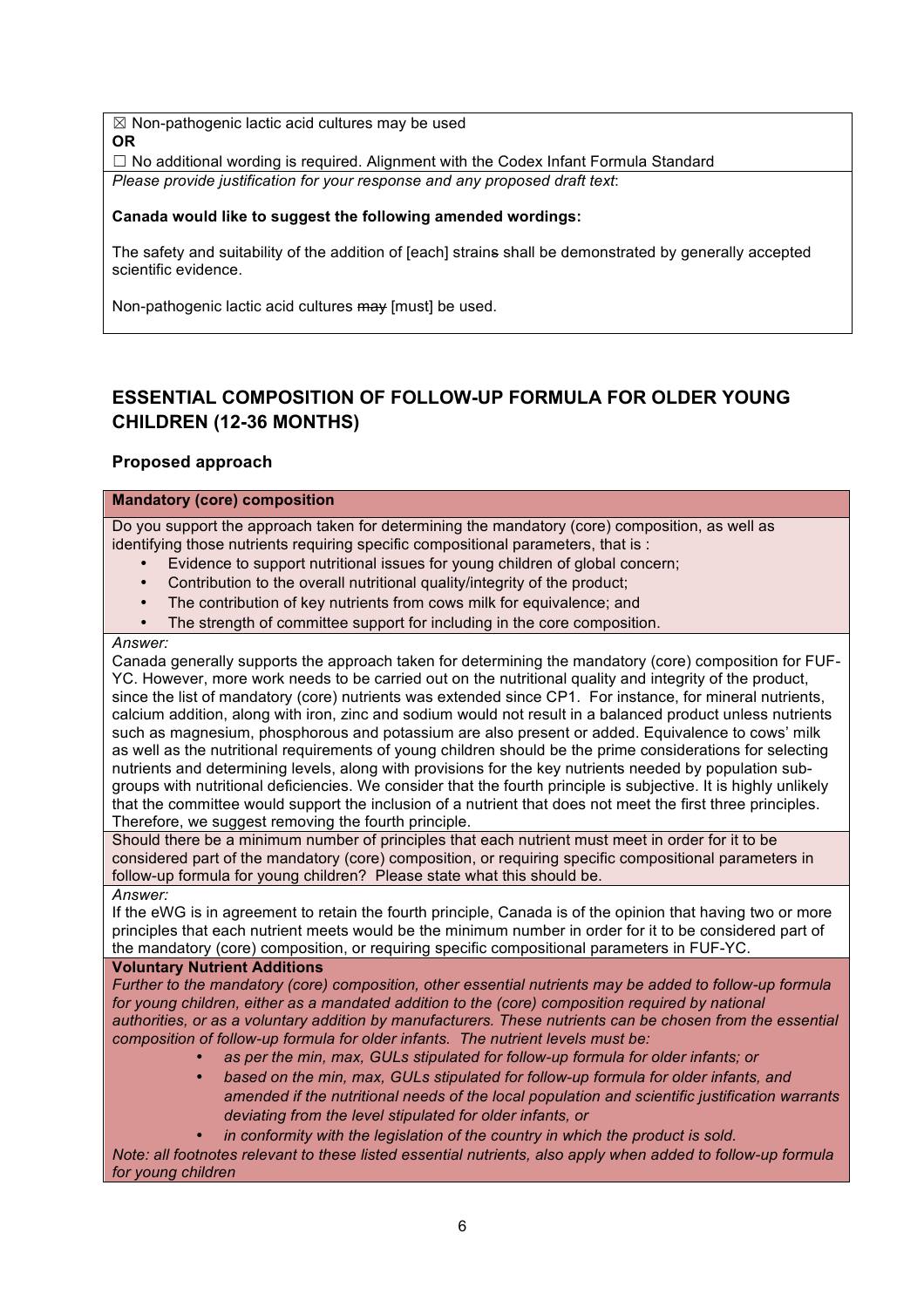## **QUESTION:**

Please comment on the proposed approach presented above for the voluntary addition of other essential nutrients. If you do not support this approach, please present an alternative approach with justification.

**Answer:**

*Please provide justification for your answer:*

Canada would prefer that the eWG and Committee spend more time on establishing the principles for voluntary addition of essential nutrients. This could, for instance, include ensuring that the nutrient content is appropriate for YC when used in typical amounts in the diet. If minimum and maximum amounts are provided for each nutrient, this should provide sufficient flexibility for the manufacturer to formulate the product. One of the original aims of the Committee was to support the formulation of products for free trade between countries, and too much variation in the Standard for FUF-YC will make that more difficult.

**QUESTION:**

Are there any essential nutrients that are not part of the proposed mandatory (core) composition, where the levels would need to be different to that for follow-up formula for older infants, noting that the principles would allow for deviating from the level stipulated for older infants if the nutrient needs of the local population and scientific justification warrants this? Please provide justification for your answer.

#### **Answer:**

*Please provide justification for your answer:*

Canada repeats that we believe that the Standard should be clear on the amounts of each nutrient that can be added to FUF-YC, to support free trade considerations and the nutritional integrity of products across jurisdictions. Each of the remaining nutrients should be assessed for setting the appropriate content in FUF-YC. The levels of certain nutrients may need to be different for YC than OI. If they are not to be added, a rationale should be provided.

The remaining nutrients are (from Codex Stan 72 for IF): Vitamin E Thiamin Niacin Vitamin B6 Pantothenic Acid Folic Acid **Biotin** Phosphorus (unless it is decided that setting a Ca:P ratio is sufficient) **Magnesium** Chloride Potassium **Manganese** Iodine Selenium Copper

#### **Optional Ingredients**

- In addition to the [mandatory (core)] compositional requirements [and voluntary essential nutrient provisions] listed under [insert appropriate subsection] to [and] [insert appropriate subsection], other ingredients or substances may be added to follow-up formula for older infants [young children] where the safety and suitability of the optional ingredient for particular nutritional purposes, at the level of use, is evaluated and demonstrated by generally accepted scientific evidence.
- When any of these ingredients or substances is added, the formula shall contain sufficient amounts to achieve the intended effect, [taking into account levels in human milk].
- [The following substances may be added in conformity with national legislation, in which case their content per 100 kcal (100kJ) in the Follow-up Formula ready for consumption shall not exceed the levels listed below. This is not intended to be an exhaustive list, but provides a guide for competent national and/or regional authorities as to appropriate levels when these substances are added]. The Chairs propose deleting the third bullet point in preference for a principles based approach rather than inclusion of any substances in a list.

## **QUESTION:**

Please comment on the proposed approach and principles presented above for the voluntary addition of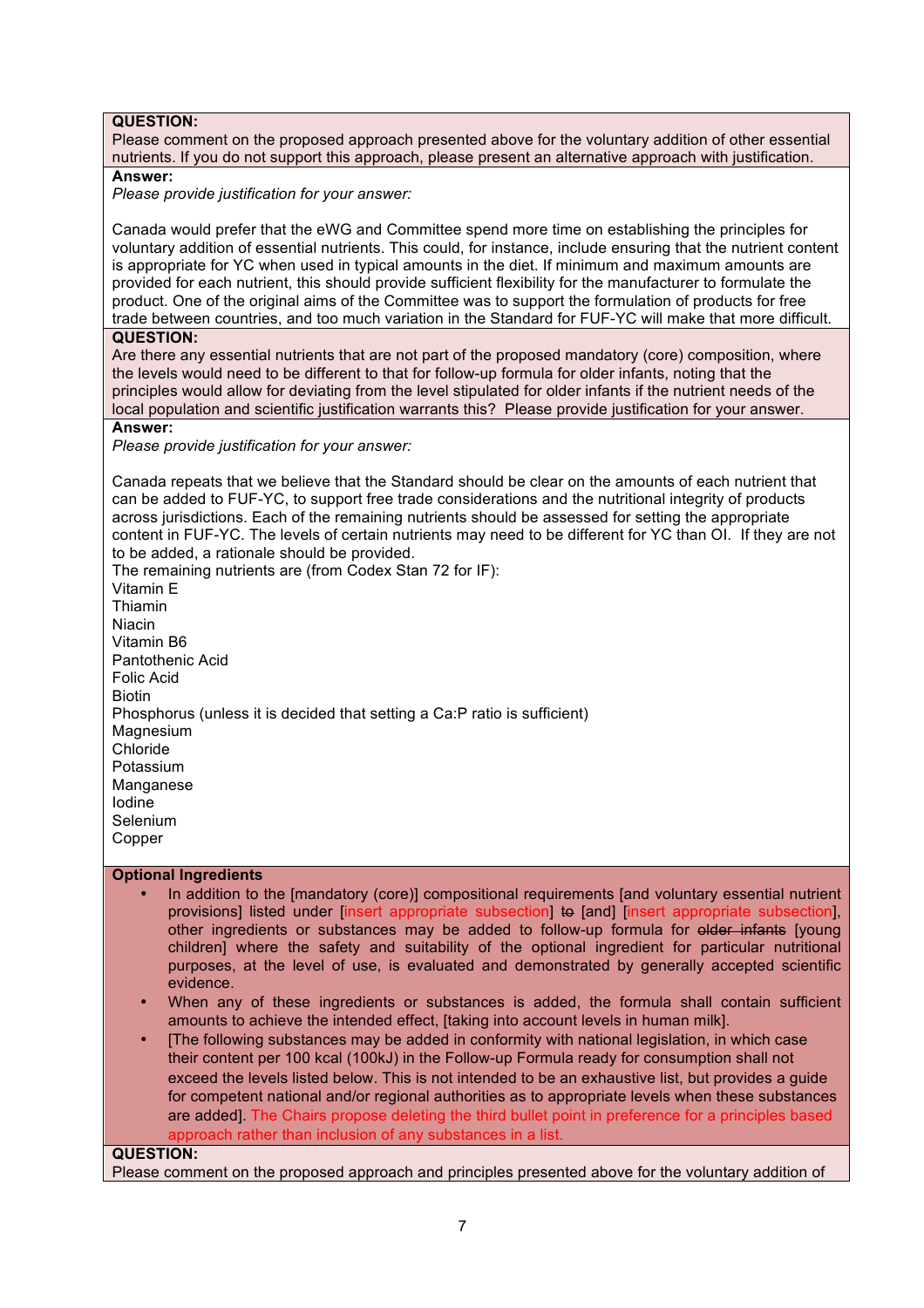optional ingredients and substances to follow-up formula for young children. If you do not support this approach, please present an alternative approach with justification.

**Answer:** Canada agrees with the proposed approach for optional ingredients.

### **QUESTION:**

Please comment on whether the second principle (bullet point 2) should include the requirement that levels of optional ingredients or substances should 'take into account levels in human milk' for follow-up formula for young children. Please provide justification for your answer.

**Answer:** Canada supports the use of cows' milk as the reference liquid beverage in the diets of YC.

*Please provide justification for your answer:*

Each ingredient/nutrient should be considered for addition based on the requirements of young children and the provision of key nutrients needed by population sub-groups with nutritional deficiencies, as well as the nutrients in cows' milk. The nutrient content of human milk can also be considered, when appropriate. Therefore, the section in brackets from point 2 should read as follows: [taking into account levels in human milk, **as appropriate**].

#### **QUESTION:**

Do you support deletion of the third bullet point for follow-up formula for young children? **Answer:** Canada supports deleting the third bullet point in preference for a principles-based approach rather than the inclusion of any substances in a list.

*Please provide justification for your answer:*

This is because optional ingredients are a developing area, scientifically and compositionally, and the list would soon be out of date, e.g. probiotics, non-digestible carbohydrates.

# **Energy contribution from macronutrients**

#### **Energy contribution from macronutrients**

Please provide comment and justification as to whether it is necessary to define specific macronutrient percentage contribution to overall energy.

*Answer:* Canada is of the opinion that the minimum and maximum levels set for the macronutrients should be sufficient, especially if minimum and maximum levels are also set for the energy density.

## **Energy**

| <b>Energy</b>                                                                                          |                                                           |                                                                                                     |  |
|--------------------------------------------------------------------------------------------------------|-----------------------------------------------------------|-----------------------------------------------------------------------------------------------------|--|
|                                                                                                        |                                                           | Members of the eWG have recommended that the energy density of follow-up formula for young children |  |
|                                                                                                        | should be established, and the following levels proposed: |                                                                                                     |  |
| <b>Energy</b>                                                                                          |                                                           |                                                                                                     |  |
| Unit                                                                                                   | <b>Minimum</b>                                            | <b>Maximum</b>                                                                                      |  |
| $kcal/100$ ml                                                                                          | [60]<br>[45]                                              | $[70]$                                                                                              |  |
| kJ/100 ml                                                                                              | [188]<br>[250]                                            | [293]                                                                                               |  |
| Should the range for the energy density of follow-up formula for young children accommodate the energy |                                                           |                                                                                                     |  |
| content of full fat cows' milk and reduced fat cows' milk, or align with the minimum energy density of |                                                           |                                                                                                     |  |
| follow-up formula for older infants?                                                                   |                                                           |                                                                                                     |  |
| $\boxtimes$ FUF-older infants & full fat cows' milk                                                    |                                                           | $\Box$ Reduced fat cows' milk (~1.5-2% fat)                                                         |  |
| 60 kcal/100ml                                                                                          |                                                           | 45 kcal/100 ml                                                                                      |  |
| 250 kJ/100 ml                                                                                          |                                                           | 188 kJ/100 ml                                                                                       |  |

*Please provide justification for your answer*

Canada supports an energy density of follow-up formula for young children to accommodate the energy content of full fat cows' milk but not reduced fat cow's milk. In Canada, we do not routinely recommend reduced fat cows' milk to be used for young children aged  $1 - 2$  years. This is because it may compromise a young child's intake of energy and essential fats. This can adversely affect growth and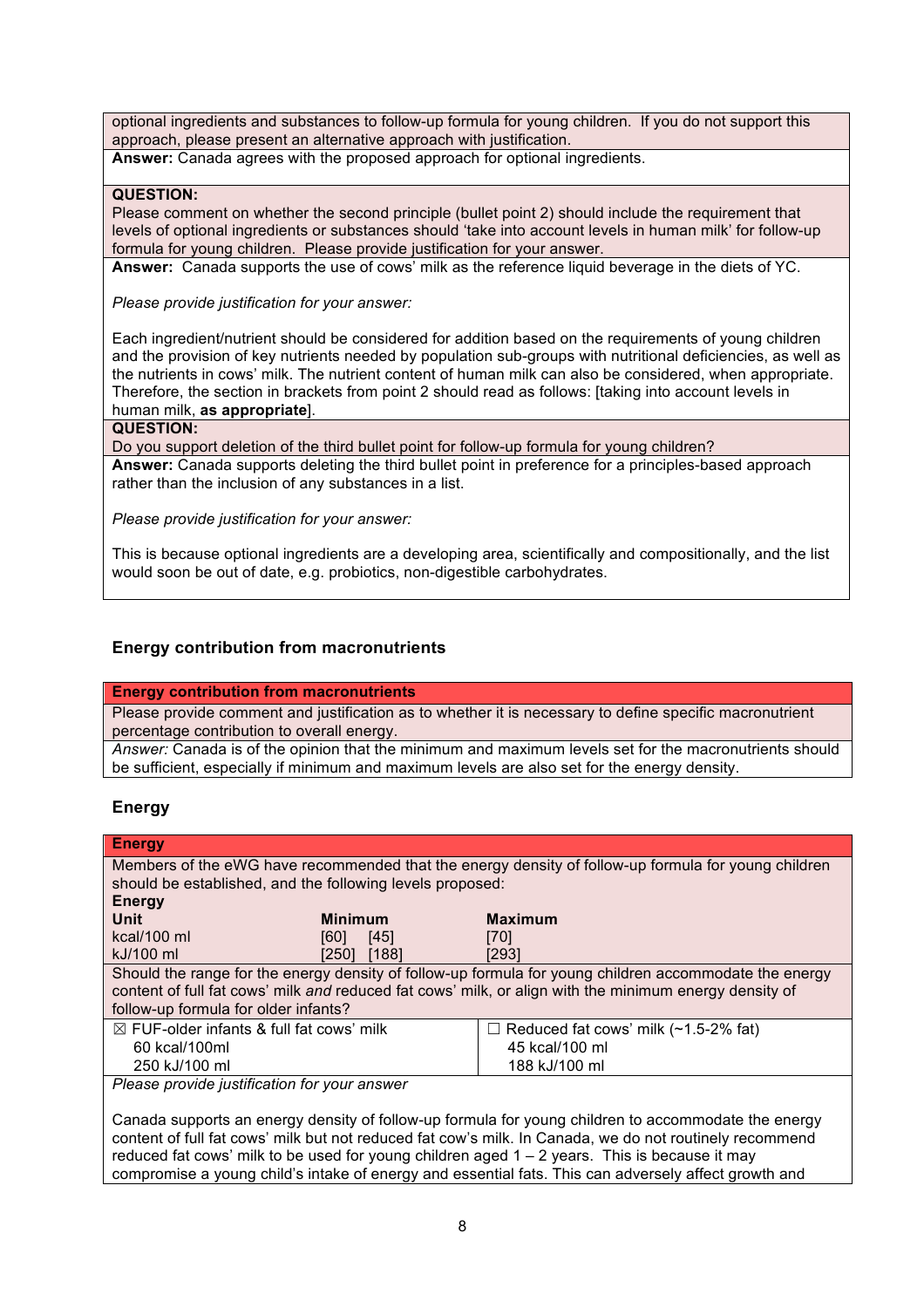development (Butte et al., 2004). Full fat cows' milk supports the normal growth and development of young children from 1-3 years.

Butte, N. et al., (2004). The Start Healthy feeding guidelines for infants and toddlers. The American Dietetic Association,104(3): 442-454.

Do you support establishing a maximum energy density for follow-up formula for young children? If so, do you have suggestions as to how this level should be derived? *Answer:*

Yes. The maximum energy density can be partly derived from the maximum product specification requirements that the manufacturer will need in order to support the label claim amount. It should in any case be no higher than the maximum amount in breast milk. (Table 24 only provides the **average** energy content of breast milk at 70 kcal/100 mL).

# **Protein**

#### **Protein**

Considering the eWG's varied views, are minimum and maximum requirements necessary? If so, please state your preferred approach on how to establish protein requirements? *Please provide justification for your answer*

Canada continues to support the inclusion of particular compositional requirements; minimum and maximum for protein in the Standard for FUF-YC consistent with levels typically found in cows' milk, and taking into consideration the nutritional requirements of young children aged 12-36 months. *Should there be requirements for protein quality? If so how this might be achieved? Please consider both the current Follow-up formula standard, and proposals within the draft standard for older infants.*

Yes, Canada suggests including requirements for protein quality in order to meet the requirements of each essential and semi-essential amino acid, and to avoid the use of poor quality protein, especially in countries with limited resources.

*Please provide justification for your answer*

It is Canada's position that protein quality and methods to assess protein quality are equally important to the establishment of protein requirements and should be further discussed and assessed by experts in the field.

Canada would like to note that the FAO Expert Committee, in its report "Dietary protein quality evaluation in human nutrition" (2013) recommends using a new protein quality method, i.e. digestible indispensable amino acid score (DIAAS) instead of Protein Digestibility Corrected Amino Acid Score (PDCAAS) while evaluating dietary protein quality. However, in their 2014 report "Research approaches and methods for evaluating the protein quality of human foods", the FAO working group notes that "… the complete value of DIAAS could not be realized until there are sufficient accumulated digestibility data for human foods as determined by competent national and or international authorities…." Before a final decision is made concerning the adoption of DIAAS, there will be a need to review the practical effects for public health policies and programs in using true ileal amino acid digestibility (via DIAAS) instead of fecal crude protein digestibility (via PDCAAS).

While methods such as PDCAAS or DIAAS could be used to evaluate the dietary protein quality of a FUF, this should not be used as the only way to evaluate the protein quality of a new FUF product. These methods, rather, could be used as the target quality measurement for formulations which would be tested in a clinical setting.

Canada continues to use Protein Efficiency Ratio (PER) rat bioassay for assessing the quality of protein for new infant formulas and as part of the method to determine eligibility for protein content claims and for several types of substitute foods. The PER has advantages because it allows for detection of antinutrient effects that affect growth since it is conducted in growing animals.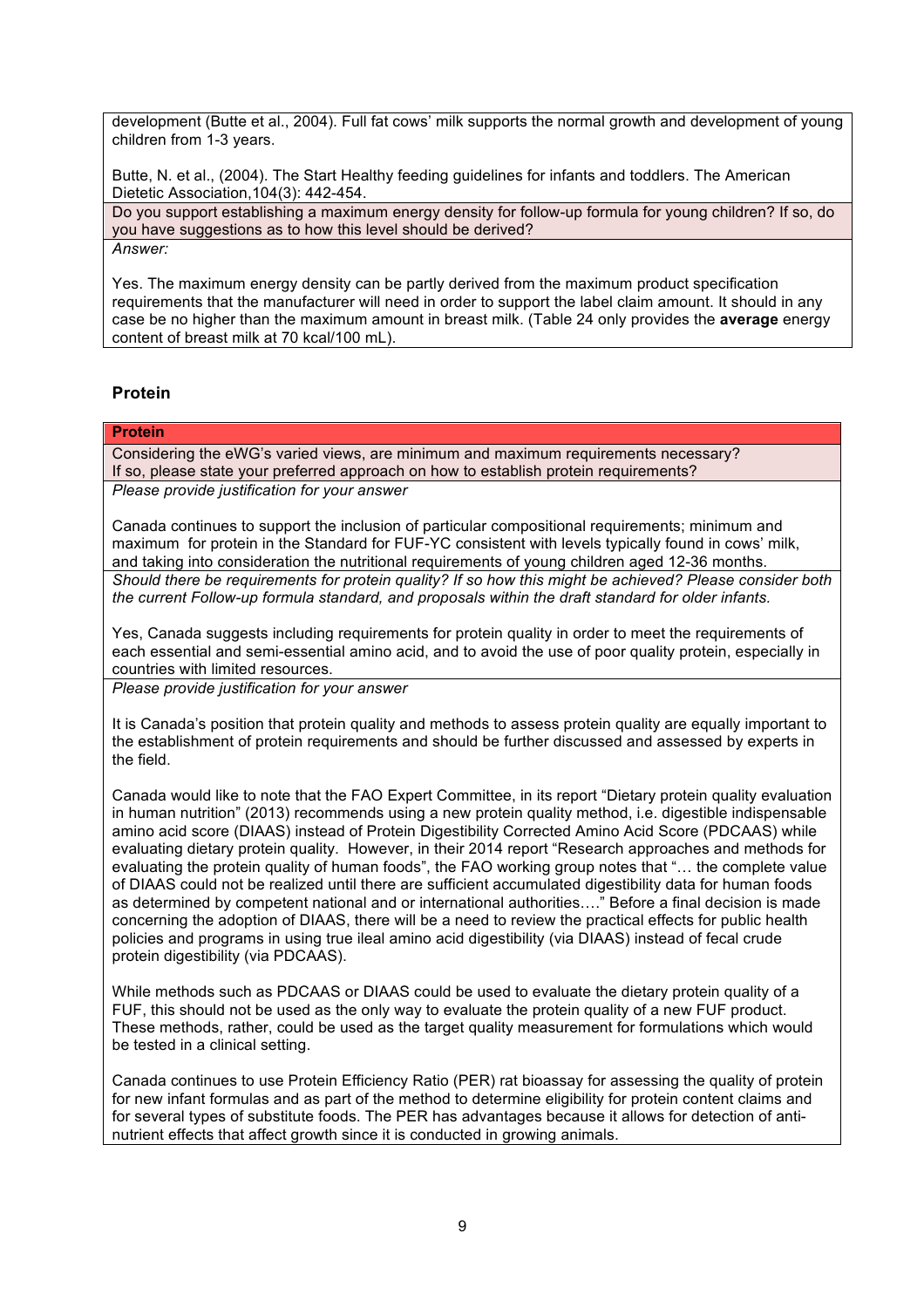# **Total Fat**

| Based on the eWG recommendation to establish total fat requirements, please state your preferred                                                                                                           |  |  |  |
|------------------------------------------------------------------------------------------------------------------------------------------------------------------------------------------------------------|--|--|--|
|                                                                                                                                                                                                            |  |  |  |
| $\boxtimes$ Proposed Codex FUF standard for older infants                                                                                                                                                  |  |  |  |
| 4.4 g/100 kcal                                                                                                                                                                                             |  |  |  |
| 1.1 g/100 kJ                                                                                                                                                                                               |  |  |  |
| $\Box$ Alternative value, please specify                                                                                                                                                                   |  |  |  |
|                                                                                                                                                                                                            |  |  |  |
|                                                                                                                                                                                                            |  |  |  |
|                                                                                                                                                                                                            |  |  |  |
|                                                                                                                                                                                                            |  |  |  |
| Based on the eWG recommendation to establish total fat requirements, please state your preferred                                                                                                           |  |  |  |
| maximum total fat value?                                                                                                                                                                                   |  |  |  |
| $\Box$ Alternative value, please specify                                                                                                                                                                   |  |  |  |
|                                                                                                                                                                                                            |  |  |  |
| 1.4 g/100 kJ                                                                                                                                                                                               |  |  |  |
| Please provide justification for your answer                                                                                                                                                               |  |  |  |
|                                                                                                                                                                                                            |  |  |  |
| A minimum total fat content of 4.4 g/100 kcal and a maximum total fat content of 6.0 g/100 kcal aligns<br>with several recent international recommendations such as the IEG (2013 and 2015) and the Report |  |  |  |
| from the Commission to the European Parliament and the Council on Young-Child Formulae (March                                                                                                              |  |  |  |
|                                                                                                                                                                                                            |  |  |  |

2016). This is also similar to recent recommendations outlined in EFSA 2014 for total fat content in FUF-YC: 4.0 to 6 g/100 kcal, which would provide about 35 E% - 55 E% (similar to that in breast milk (6.1 g/100 kcal and whole cow's milk (5.5 g/100 kcal)).

# **Essential Fatty acids**

## **Lipids**

Based on the eWG recommendation to give consideration to the fatty acid profile of follow-up formula for young children, including maximum levels for trans fat, and noting the levels in full fat and reduced fat cows' milk, please state your preferred levels (with justification) as below:

Should levels for linoleic acid, α-linolenic acid and phospholipids be established for follow-up formula for young children? Please stipulate what these levels should be; min, max, GUL. *Please provide justification for your answers.*

Canada's position is YES, levels for linoleic acid, α-linolenic acid and phospholipids should be established for follow-up formula for young children. We would like align with the level proposed by IEG (2015) for linoleic acid (LA) of 500 mg/100 kcal (72 mg/100 kJ). Canada supports the adoption of the proposed CODEX FUF-OI guidance upper level (GUL) for LA of 1400 mg/100 kcal (335 mg/100 kJ).

For α-linolenic acid (ALA), the IEG (2015) and Proposed CODEX FUL-OI minimum level of 50 mg/100 kcal (12 mg/100 kJ) with no maximum specified, is also the position that Canada holds as we agree that these levels are considered adequate for the majority of infants/young children.

Regarding phospholipids, Canada agrees with setting the same maximum phospholipid level of 300 mg/100 kcal (approximately 2 g/L) as for FUF-OI based on the precautionary approach, which is in alignment with IEG (2013) and EFSA (2014).

Should a range for the ratio of linoleic: α-Linolenic acid be established for follow-up formula for young children?

 $\boxtimes$  Yes  $|\square$  No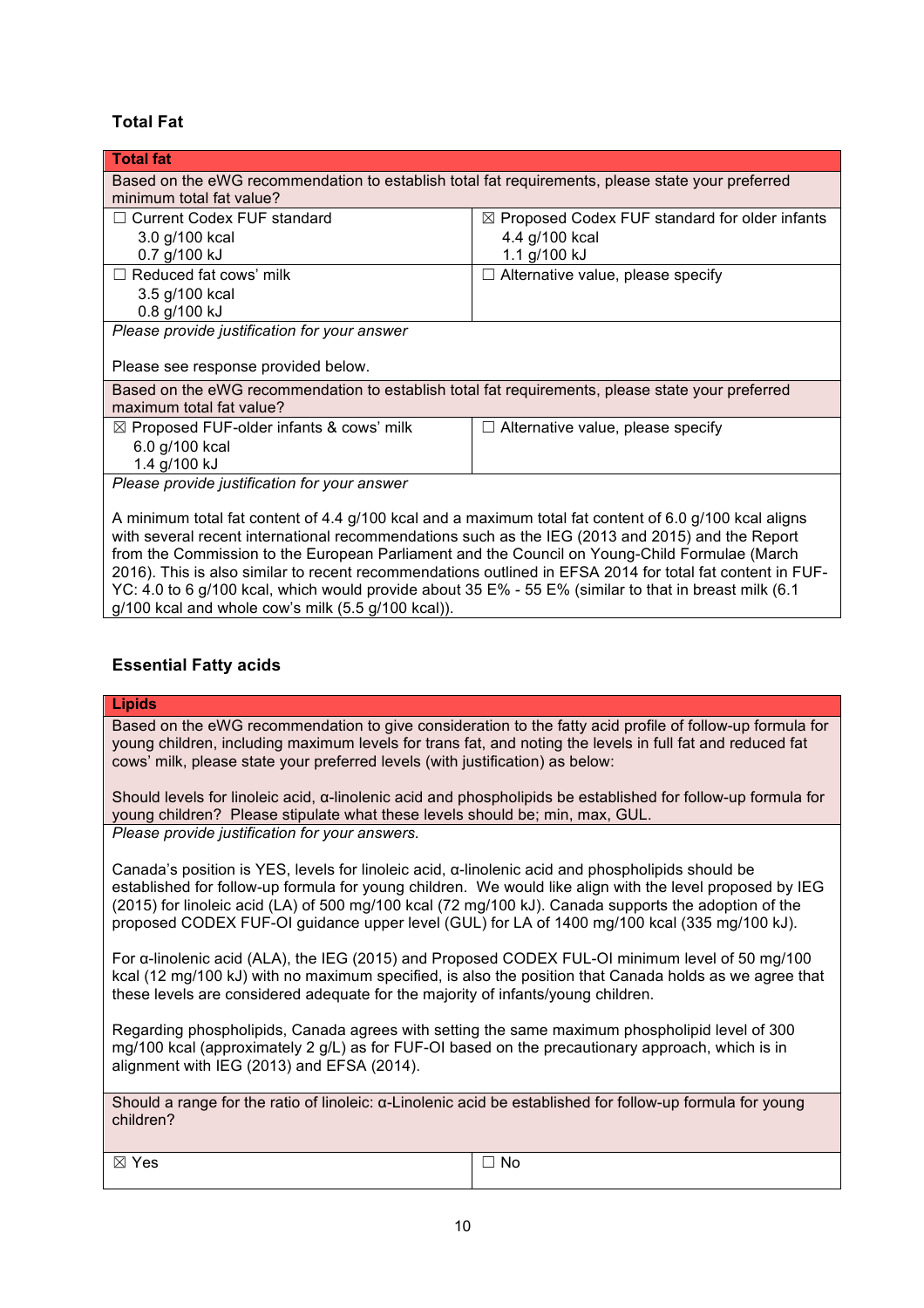Should this be a minimum of 5:1 and a maximum of 15:1 as per the Codex Infant Formula Standard, the proposed Standard for Follow-up Formula for Older Infants and the recommendations of the 2015 IEG? ☒ Yes

 $\Box$  No

☐ Alternative, please specify and provide justification for your answer.

#### Justification for Yes:

Canada agrees with aligning with the Codex IF Standard and the proposed Standard for Follow-up for Older Infants as the European Union (2006), ESPGHAN co-ordinated International Expert Group (2005), and FSANZ Std. 2.9.1, all have guidelines that the LA:ALA ratio in infant formulas should be 5 to 15:1 since LA and ALA compete for the same desaturase and elongase enzymes involved in the synthesis of long chain PUFA (LCPUFA). We believe that this range also applies to young children aged 1-3 years.

Should a maximum percentage fat for lauric and myristic acid be established for follow-up formula for young children?

| $\boxtimes$ Yes                                                                                                                                                                                                                                                                                                                                            | $\Box$ No |
|------------------------------------------------------------------------------------------------------------------------------------------------------------------------------------------------------------------------------------------------------------------------------------------------------------------------------------------------------------|-----------|
| Should this level be $\leq$ 20% of fat as per the Codex<br>Infant Formula Standard, and the proposed<br>Standard for Follow-up Formula for Older Infants,<br>and noting this would accommodate full fat and<br>reduced fat cows' milk?<br>$\boxtimes$ Yes<br>$\Box$ No<br>$\Box$ Alternative, please specify and provide<br>justification for your answer. |           |

#### Justification for Yes:

Canada agrees that the maximum percentage of fat for the sum of lauric acid and myristic acid should be ≤20% of fat as per the Codex Infant Formula Standard, and the proposed Standard for Follow-up Formula for Older Infants. This is in agreement with IEG (2013) which noted the potential untoward effects of lauric and myristic acid on serum cholesterol and lipoprotein concentrations.

**Canada proposes that a maximum level should also be established for palmitic acid.** The rationale is that the effects of palmitic acid on blood lipid profile are at least as detrimental as those of lauric acid and myristic acid, While palmitic acid raises total and LDL-cholesterol in adults (which lauric and myristic acid also do), additionally palmitic acid increases the total cholesterol/HDL-cholesterol ratio (an effect that is not observed with lauric and myristic acids) (Mensink et al 2003). The total cholesterol/HDLcholesterol ratio is considered as a better marker of cardiovascular disease risk than total cholesterol or LDL-cholesterol. In addition, the amounts of palmitic acid in cow's milk are higher (about 22-35% of fatty acids w/w, thus expected to have a relatively high impact on blood lipid profile) than the amounts of lauric (about 2-5%) and myristic (about 8-14%) (Jensen 2002). Therefore, if maximum levels are established for lauric and myristic acids on the basis of their detrimental effect on blood lipid profile in adults, maximum levels should also be established for palmitic acid. Canada proposes that the maximum level for palmitic acid should not be higher than 35% of fat, based on average cow's milk content in Europe and North America (Jensen 2002, Soyeurt 2008, Lindmark Mansson 2008, Danish Food Composition Database, DTU Fodevareinstituttet).

- 1. Mensink RP, Zock PL, Kester AD, Katan MB. Effects of dietary fatty acids and carbohydrates on the ratio of serum total to HDL cholesterol and on serum lipids and apolipoproteins: a metaanalysis of 60 controlled trials. Am J Clin Nutr. 2003 May;77(5):1146-55. <http://www.ncbi.nlm.nih.gov/pubmed/12716665>
- 2. Jensen RG. Invited review: The composition of bovine milk lipids. January 1995 to December 2000. J Dairy Sci 2002; 85:295-350
- 3. Soyeurt H. Genetic variability of fatty acids in bovine milk, Base (Biotechnologie, Agronomie,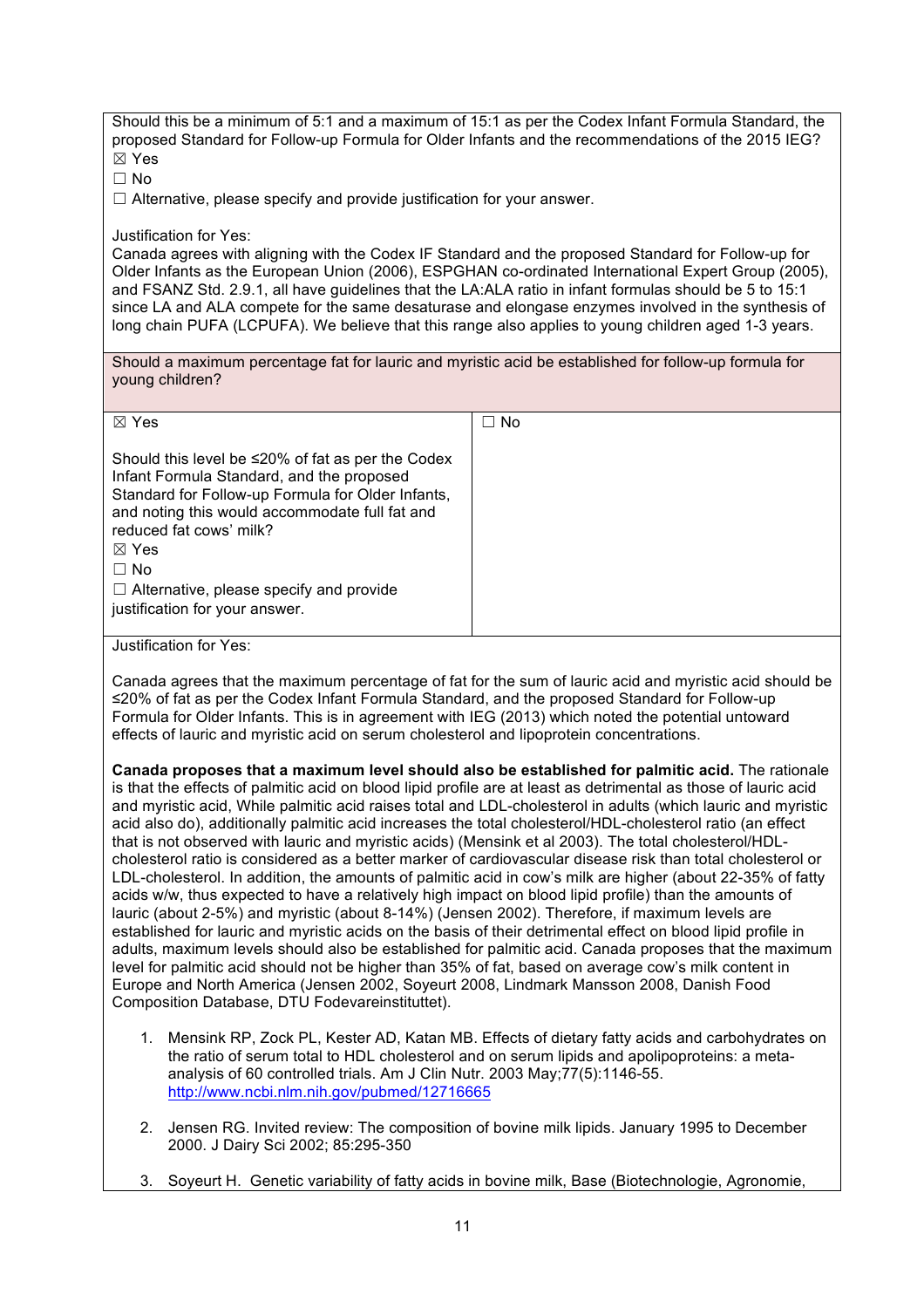Société et Environnement) 2008; 12 (2).<http://popups.ulg.ac.be/1780-4507/index.php?id=2416>

- 4. Lindmark Mansson H. Fatty acids in bovine milk fat. Food & Nutrition Research 2008. DOI: 10.3402/fnr.v52i0.1821. <http://www.ncbi.nlm.nih.gov/pmc/articles/PMC2596709/>
- 5. Danish Food Composition database version 7 (no longer maintained). Food code 0156. [http://www.foodcomp.dk/v7/fcdb\\_details.asp?FoodId=0156](http://www.foodcomp.dk/v7/fcdb_details.asp?FoodId=0156). Accessed July 12 2016
- 6. DTU Fodevareinstituttet.<http://frida.fooddata.dk/ShowFood.php?foodid=6&2>; Accessed July 12 2016

Should a maximum level for trans fat be established for follow-up formula for young children? If you support a maximum level, please state what percentage of fat this should be.

| $\boxtimes$ Yes - Maximum of 3%                | No |
|------------------------------------------------|----|
| Please state what the maximum level should be, |    |
| and provide justification for your answer.     |    |
|                                                |    |
|                                                |    |

Canada would like to re-iterate our position that commercially hydrogenated oils and fats should not be used. This is in agreement with IEG (2013) which noted that trans fatty acids have no known nutritional benefit, but may induce untoward biological effects. The trans fatty acid content of FUF should not exceed 3% of the total fatty acids, which allows for the use of reasonable amounts of milk as a source of fat from cows and other ruminant animals in FUF. This 3% is in agreement with EFSA (2014), which states that this specification is adequate.

Should the proposed footnote 7 for the Codex Standard for Follow-up Formula for older infants (*Commercially hydrogenated oils and fats shall not be used in follow-up formula*) also apply to follow-up formula for young children?

*Please provide justification for your answer.*

Canada says "Yes". Please see answer above. Commercially hydrogenated oils and fats have no nutritional benefit, they have shown to be harmful, and alternatives are available.

# **Carbohydrates**

| <b>Total Available Carbohydrates</b>                                                                                                                                                                                                |                                    |  |  |
|-------------------------------------------------------------------------------------------------------------------------------------------------------------------------------------------------------------------------------------|------------------------------------|--|--|
| Is a minimum available carbohydrate level required, if a consensus is reached on establishing minimum<br>and maximum levels for energy, protein and total fat?                                                                      |                                    |  |  |
| $\boxtimes$ Yes                                                                                                                                                                                                                     | No.                                |  |  |
| Please provide your rationale:                                                                                                                                                                                                      |                                    |  |  |
| Canada agrees that if a consensus is reached on establishing minimum and maximum levels for energy,<br>protein and total fat, a minimum level for carbohydrate should be required to maintain proper<br>macronutrient distribution. |                                    |  |  |
| If you support establishing a minimum available carbohydrates level, what level do you support?                                                                                                                                     |                                    |  |  |
| $\boxtimes$ Full fat cows' milk                                                                                                                                                                                                     | IEG 2015 and proposed Codex FUF-OI |  |  |
| 7.5 mg/100 kcal                                                                                                                                                                                                                     | 9.0 mg/100 kcal                    |  |  |
| 1.8 mg/100 kJ                                                                                                                                                                                                                       | 2.2 mg/100 kJ                      |  |  |
| Please provide your rationale:                                                                                                                                                                                                      |                                    |  |  |
| NOTE: Canada notes that these figures should be in g/100 kcal or g/100 kJ.                                                                                                                                                          |                                    |  |  |

Canada proposes 7.5 g/100 kcal as the minimum available carbohydrate level as this is consistent with the minimum typically found in cow's milk.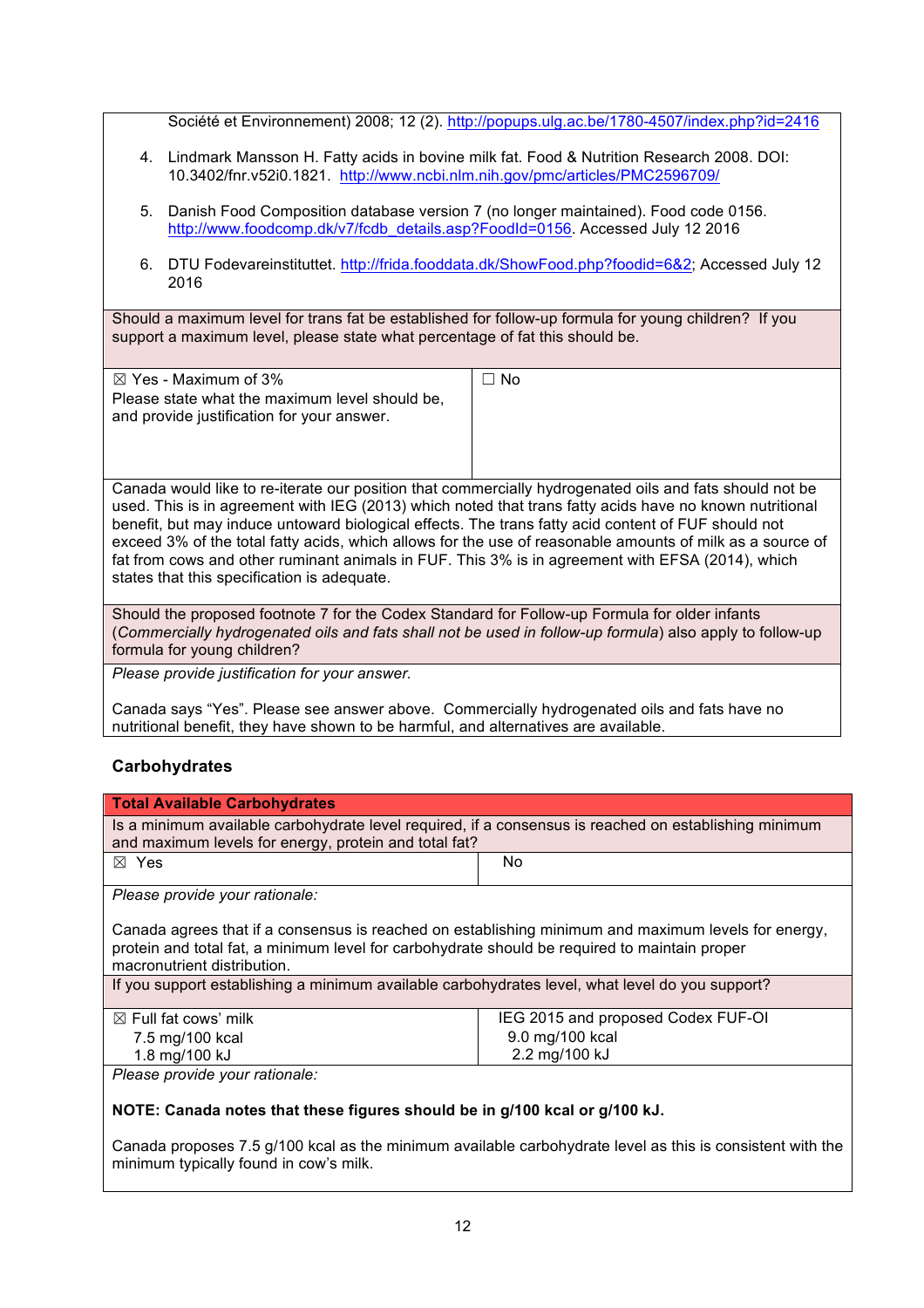If limits are established for sugars, is there a need to also set a maximum/GUL for total available carbohydrates?  $\boxtimes$  Yes  $\qquad \qquad$  No

*Please provide your rationale:*

A maximum total carbohydrate limit should be set for total available carbohydrates to account for all carbohydrate sources in the FUF-YC, eg., lactose, glucose polymers, rice starch, non-digestible carbohydrates.

If you support a limit for total available carbohydrates, should a maximum level or GUL be established?

| $\boxtimes$ Yes, a maximum level should be established | Yes, a GUL level should be established |
|--------------------------------------------------------|----------------------------------------|
|--------------------------------------------------------|----------------------------------------|

*Please provide your rationale:*

A maximum limit for total available carbohydrates should be established as the IOM sets an acceptable macronutrient distribution range for carbohydrates for children 1-3 years of age.

If you support establishing a maximum/GUL, do you support 14 mg/100 kcal (3.3 mg/100 kJ)?

 $\boxtimes$  Yes  $\boxtimes$  Yes  $\boxtimes$  Yes  $\boxtimes$  Yes  $\boxtimes$  Yes  $\boxtimes$  Yes  $\boxtimes$  Yes  $\boxtimes$  Yes  $\boxtimes$  Yes  $\boxtimes$  Yes  $\boxtimes$  Yes  $\boxtimes$  Yes  $\boxtimes$  Yes  $\boxtimes$  Yes  $\boxtimes$  Yes  $\boxtimes$  Yes  $\boxtimes$  Yes  $\boxtimes$  Yes  $\boxtimes$  Yes  $\boxtimes$  Yes  $\boxtimes$  Yes  $\boxtimes$  Yes

*Please provide your rationale:*

### **NOTE: Canada notes that these figures should be in g/100 kcal or g/100 kJ.**

Canada agrees with this maximum level of 14 g/100 kcal (56% of total energy) as this level falls within the 45-65% range of total calories that the IOM has set as an acceptable macronutrient distribution range (AMDR) for carbohydrates. EFSA (2013) notes a range of 45-60% of total energy as an adequate carbohydrate range for the majority of young children aged 12-36 months, the proposed maximum falls within this range as well.

| <b>Carbohydrates footnote</b>                                                                                                                                                                                                                                                                                                                                                                                             |                                                                                                           |                 |                                          |
|---------------------------------------------------------------------------------------------------------------------------------------------------------------------------------------------------------------------------------------------------------------------------------------------------------------------------------------------------------------------------------------------------------------------------|-----------------------------------------------------------------------------------------------------------|-----------------|------------------------------------------|
| Free sugars<br>While there was widespread support for compositional requirements that limit the addition of free sugars,<br>there was no consensus on an approach. Please select your preferred approach from the below options.                                                                                                                                                                                          |                                                                                                           |                 |                                          |
| ⊠ Proposed Codex FUF-OI<br>Standard                                                                                                                                                                                                                                                                                                                                                                                       | $\Box$ IEG 2015                                                                                           |                 | An alternative level (please<br>specify) |
| Sucrose and/or fructose should<br>not be added, unless needed as<br>a carbohydrate source, and<br>provided the sum of these does<br>not exceed 20% of available<br>carbohydrate.                                                                                                                                                                                                                                          | Sugars other than lactose should<br>be $\leq$ 10% of total carbohydrates<br>or 5% of total energy content |                 |                                          |
| Please provide your rationale:                                                                                                                                                                                                                                                                                                                                                                                            |                                                                                                           |                 |                                          |
| Canada supports the limited use of free sugars, unless the product is a food for special dietary use eg., a<br>lactose-free or amino acid based product, when these may be needed as a carbohydrate source. The IEG<br>states that there is no need to add sugars other than lactose for nutritional reasons. In Canada, corn<br>syrup, corn syrup solids or sucrose are used in soy-based IF for use from 6 months plus. |                                                                                                           |                 |                                          |
| Lactose                                                                                                                                                                                                                                                                                                                                                                                                                   |                                                                                                           |                 |                                          |
| ⊠ Proposed Codex FUF-OI Standard and Codex<br><b>IF Standard</b>                                                                                                                                                                                                                                                                                                                                                          |                                                                                                           | <b>IEG 2015</b> |                                          |
| Lactose and glucose polymers should be the<br>preferred carbohydrates in formula based on                                                                                                                                                                                                                                                                                                                                 | The main source of carbohydrates should be lactose,<br>which should provide not less than 50% of total    |                 |                                          |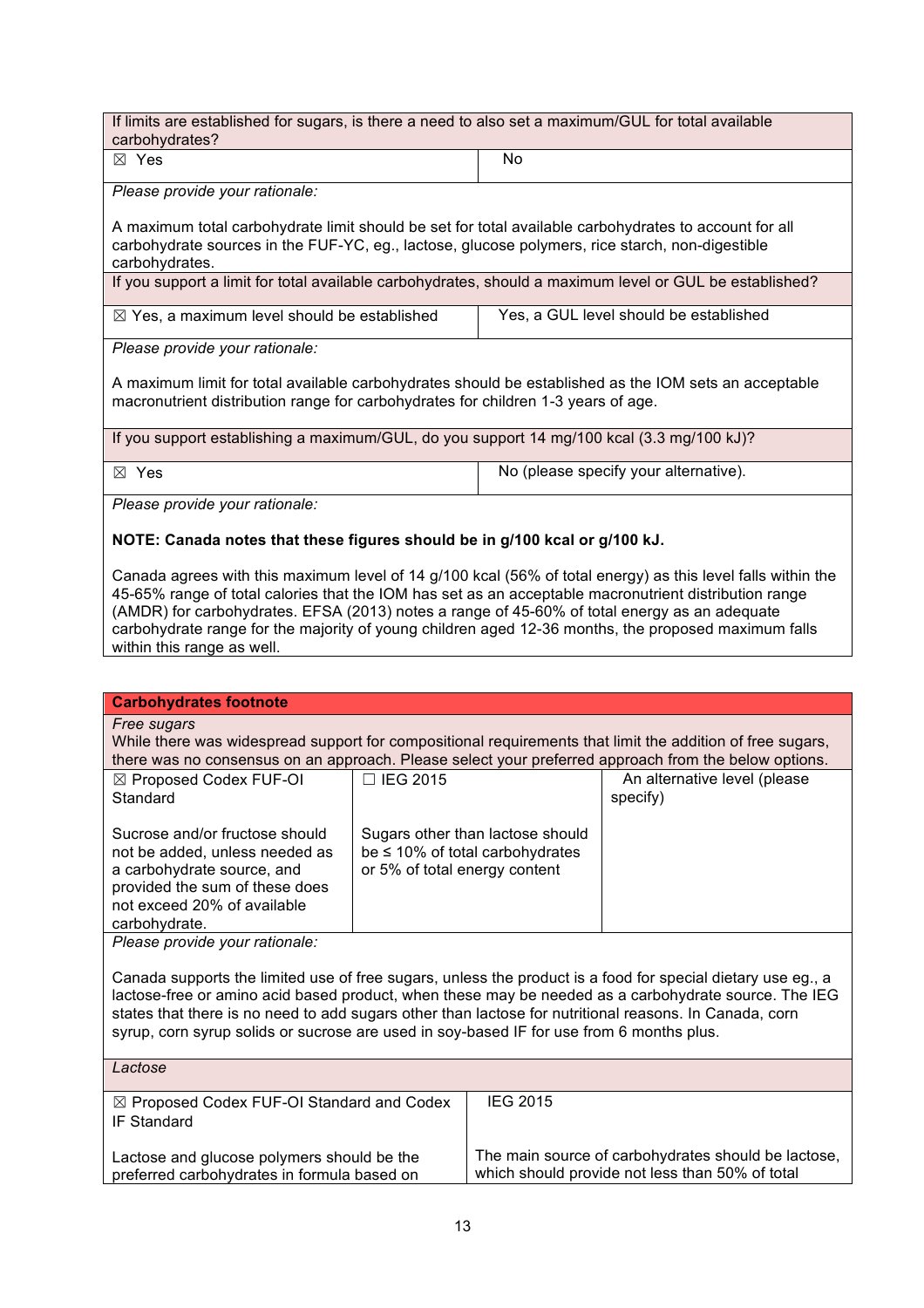| cows' milk protein and hydrolysed protein.                                                                                                                                                                                                                                                                                 |                                                                                                                                                                       | carbohydrates, equivalent to 4.5 g/100 kcal.                           |                                 |  |
|----------------------------------------------------------------------------------------------------------------------------------------------------------------------------------------------------------------------------------------------------------------------------------------------------------------------------|-----------------------------------------------------------------------------------------------------------------------------------------------------------------------|------------------------------------------------------------------------|---------------------------------|--|
| Please provide your rationale:                                                                                                                                                                                                                                                                                             |                                                                                                                                                                       |                                                                        |                                 |  |
| Canada supports lactose and glucose polymers as the preferred carbohydrates in formula based on cows'<br>milk protein and hydrolysed protein. Lactose is the predominant carbohydrate found in cows' milk.<br>Glucose polymers may supplement the lactose in cows' milk to provide an adequate amount of<br>carbohydrates. |                                                                                                                                                                       |                                                                        |                                 |  |
| Other permitted carbohydrates                                                                                                                                                                                                                                                                                              |                                                                                                                                                                       |                                                                        |                                 |  |
| Proposed Codex FUF-OI<br>Standard                                                                                                                                                                                                                                                                                          | <b>⊠ IEG 2015</b>                                                                                                                                                     |                                                                        | Something else (please specify) |  |
| Only precooked and/or<br>gelatinised starches gluten-free<br>by nature may be added.<br>(NB Glucose polymers are                                                                                                                                                                                                           | Oligosaccharides, glucose<br>polymers, maltodextrin and pre-<br>cooked or gelatinised starches<br>can be added to provide energy.<br>Non-digestible carbohydrates and |                                                                        |                                 |  |
| preferred carbohydrates along<br>with lactose).                                                                                                                                                                                                                                                                            | added.                                                                                                                                                                | fibres that proven to be safe and<br>suitable for the age group may be |                                 |  |

*Please provide your rationale:*

Canada supports the IEG (2015) list of proposed carbohydrates. This listing includes the carbohydrate maltodextrin which has been used in soy-based IF and FUF in Canada and may be used in the composition of FUF for older children. The IEG (2015) list also includes non-digestible fibres. EFSA (2013) notes that 10g/day of dietary fibre is considered adequate for the majority of children between 12- 36 months of age.

## **Iron**

| <b>Iron</b>                                                                                                                                                                                                                                                                                                                                                              |                                         |  |  |
|--------------------------------------------------------------------------------------------------------------------------------------------------------------------------------------------------------------------------------------------------------------------------------------------------------------------------------------------------------------------------|-----------------------------------------|--|--|
| While a consensus was reached on the minimum compositional requirements for iron in follow-up formula<br>for young children, there were differing opinions on a maximum or GUL.<br><b>Iron</b>                                                                                                                                                                           |                                         |  |  |
| Unit<br><b>Minimum</b>                                                                                                                                                                                                                                                                                                                                                   | <b>GUL</b><br><b>Maximum</b>            |  |  |
| mg/100 kcal<br>1.0                                                                                                                                                                                                                                                                                                                                                       | [3.0]<br>[2.0]                          |  |  |
| mg/100 kJ<br>[0.25]                                                                                                                                                                                                                                                                                                                                                      | $[0.3]$ this should be $[0.5]$<br>[0.7] |  |  |
| Should a maximum level or GUL be established for iron?                                                                                                                                                                                                                                                                                                                   |                                         |  |  |
| $\boxtimes$ Yes, a maximum level should be established<br>Yes, a GUL level should be established                                                                                                                                                                                                                                                                         | No                                      |  |  |
| Please provide your rationale:                                                                                                                                                                                                                                                                                                                                           |                                         |  |  |
| Canada considers that there is sufficient information to set a maximum level. The EFSA (2014) reported<br>that there is a history of safe use and no adverse reports with its permitted maximum of 2 mg iron/day,<br>though no studies have been designed to evaluate the health consequences of consumption of formulae<br>containing maximum values of micronutrients. |                                         |  |  |
| EFSA Panel on Dietetic Products, Nutrition and Allergies, Scientific Opinion on the essential composition of infant and<br>follow-on formulae, EFSA Journal 2014;12(7):3760                                                                                                                                                                                              |                                         |  |  |
| If you support establishing a maximum or GUL, please select your preferred value, providing scientific<br>rationale to support your preferred choice.                                                                                                                                                                                                                    |                                         |  |  |
| ⊠ Maximum (Proposed Codex FUF-OI)                                                                                                                                                                                                                                                                                                                                        | <b>GUL (IEG 2015)</b>                   |  |  |
| 2.0 mg/100 kcal                                                                                                                                                                                                                                                                                                                                                          | 3.0 mg/100 kcal                         |  |  |
| 0.5 mg/100 kJ                                                                                                                                                                                                                                                                                                                                                            | 0.7 mg/100 kJ                           |  |  |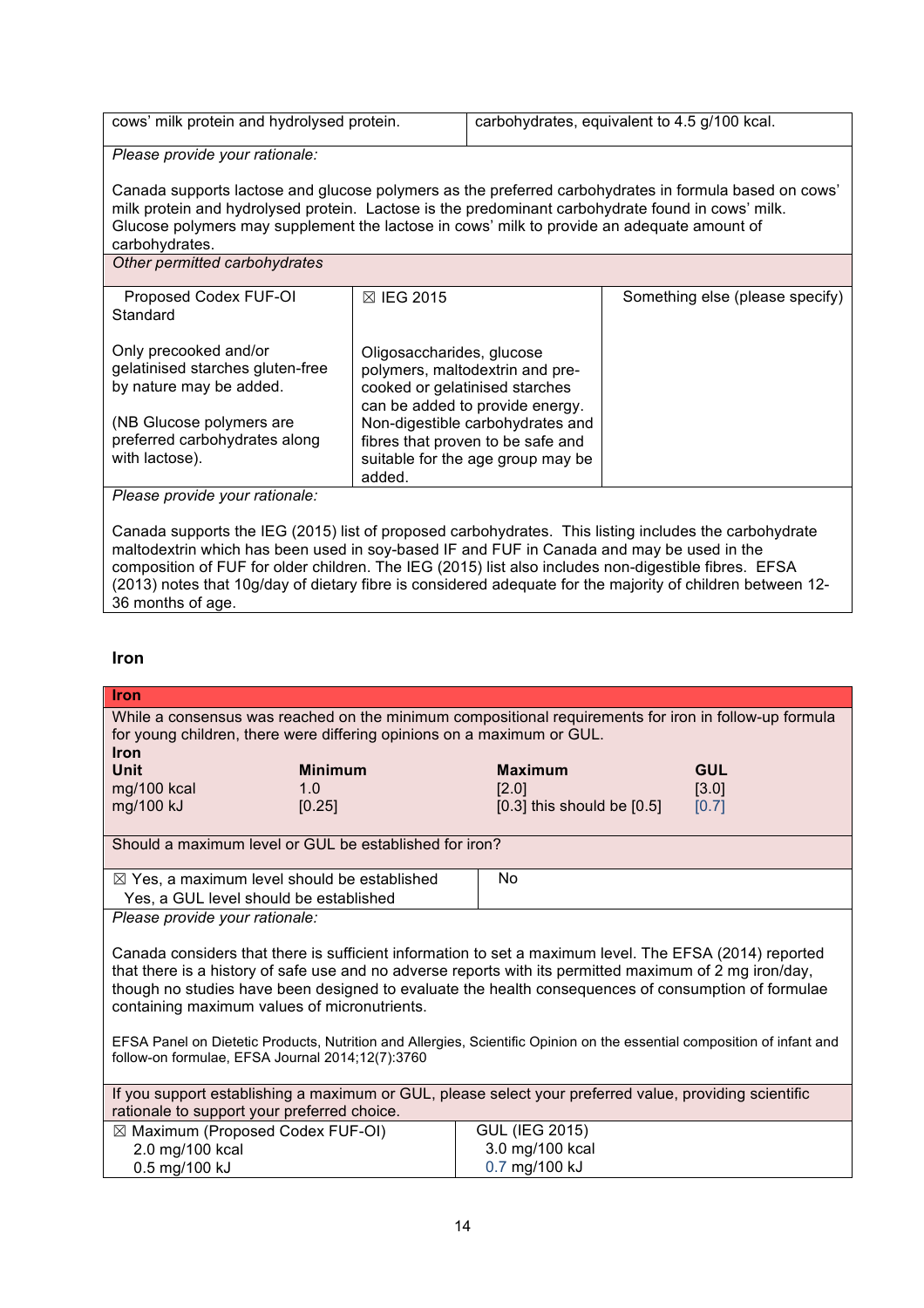| Alternative value (please provide level |  |
|-----------------------------------------|--|
| (max/GUL))                              |  |
| Please provide your rationale:          |  |

Canada recommends that a maximum level be established at 2.0 mg/ 100 kcal and notes that this level includes overage. A level of 2.0 mg/100 kcal is aligned to the level in follow-up formula for older infants. A maximum level of 2.0 mg/100 kcal - including overage - would balance the need of countries with majorities of iron-replete young children (but needing to prevent the development of iron deficiency (ID) and iron deficiency anemia (IDA) in some subsets of the population) with the need to prevent excess

Should separate minimum and maximum/GUL levels be established for soy protein isolate formulae?

 $\boxtimes$  Yes  $\Box$  No

intake of iron.

*Please provide your rationale:*

Soy protein isolates used in FUF contain phytic acid (myoinositol hexaphosphate [IP6] and other inositol phosphates), which is an inhibitor of iron absorption (Hurrell et al. 1992).To compensate for the reduced bioavailability of iron in this type of formula, separate maximum and minimum levels are required.

Hurrell et al. **Soy protein, phytate, and iron absorption in humans**. Am J Clin Nutr. 1992 Sep;56(3):573-8.

If you support establishing separate minimum and maximum/GUL levels for soy protein isolate formulae, should it be the same as the proposed Codex Standard for Follow-up Formula for older infants (a minimum of 1.5 mg/100 kcal (0.36 mg/100 kJ) and maximum of 2.5 mg/100 kcal (0.6 mg/100 kJ)?  $\boxtimes$  Yes  $\boxtimes$  Yes  $\boxtimes$  Yes  $\boxtimes$  No (please provide alternative values, with

justification for your response)

*Please provide your rationale:*

The reduced bioavailability of iron in soy protein formula, due to its phytic acid content, is the reason for the current proposal of a 50% higher iron level in follow-on formulae based on soy protein compared to the iron level based on cow's milk protein (EFSA, 2014).Therefore it is proposed that the minimum iron fortification level in soy protein-based follow-on formula be 1.5 times higher than that in cows' milk proteinbased formulae. The maximum level of 2.5 mg/100 kcal, including overage, is reasonable based on the need of countries with majorities of iron-replete young children to balance prevention of ID and IDA with the need to prevent excess intake of iron.

# **Calcium**

| <b>Calcium</b>                                                                                                                                                                                                                                                                                                                                                          |                                                                |                                                                                        |                                      |
|-------------------------------------------------------------------------------------------------------------------------------------------------------------------------------------------------------------------------------------------------------------------------------------------------------------------------------------------------------------------------|----------------------------------------------------------------|----------------------------------------------------------------------------------------|--------------------------------------|
| No consensus was reached on the requirements for calcium in follow-up formula for young children.<br>Noting that full fat cows' milk contributes 190 mg calcium/100 kcal (range 184 - 201 mg/100 kcal) and the<br>average amount of calcium in reduced fat cows' milk is 259 mg/100 kcal (range 240 - 280 mg/100 kcal),<br>Please provide comment on the below options: |                                                                |                                                                                        |                                      |
| Calcium<br>Unit<br>mg/100 kcal<br>mg/100 kJ                                                                                                                                                                                                                                                                                                                             | <b>Minimum</b><br>$[50]$ $[90]$ $[200]$<br>[18] [22] [24] [48] | <b>Maximum</b><br>[N.S.]                                                               | <b>GUL</b><br>$[180]$ $[NS]$<br>[43] |
| Minimum:<br>□ Current Codex FUF standard<br>90 mg/100 kcal<br>22 mg/100 kJ                                                                                                                                                                                                                                                                                              |                                                                | $\Box$ Proposed Codex FUF standard for older infants<br>50 mg/100 kcal<br>12 mg/100 kJ |                                      |
| ⊠ IEG 2015<br>200 mg/100 kcal                                                                                                                                                                                                                                                                                                                                           |                                                                | $\Box$ Alternative value, please specify                                               |                                      |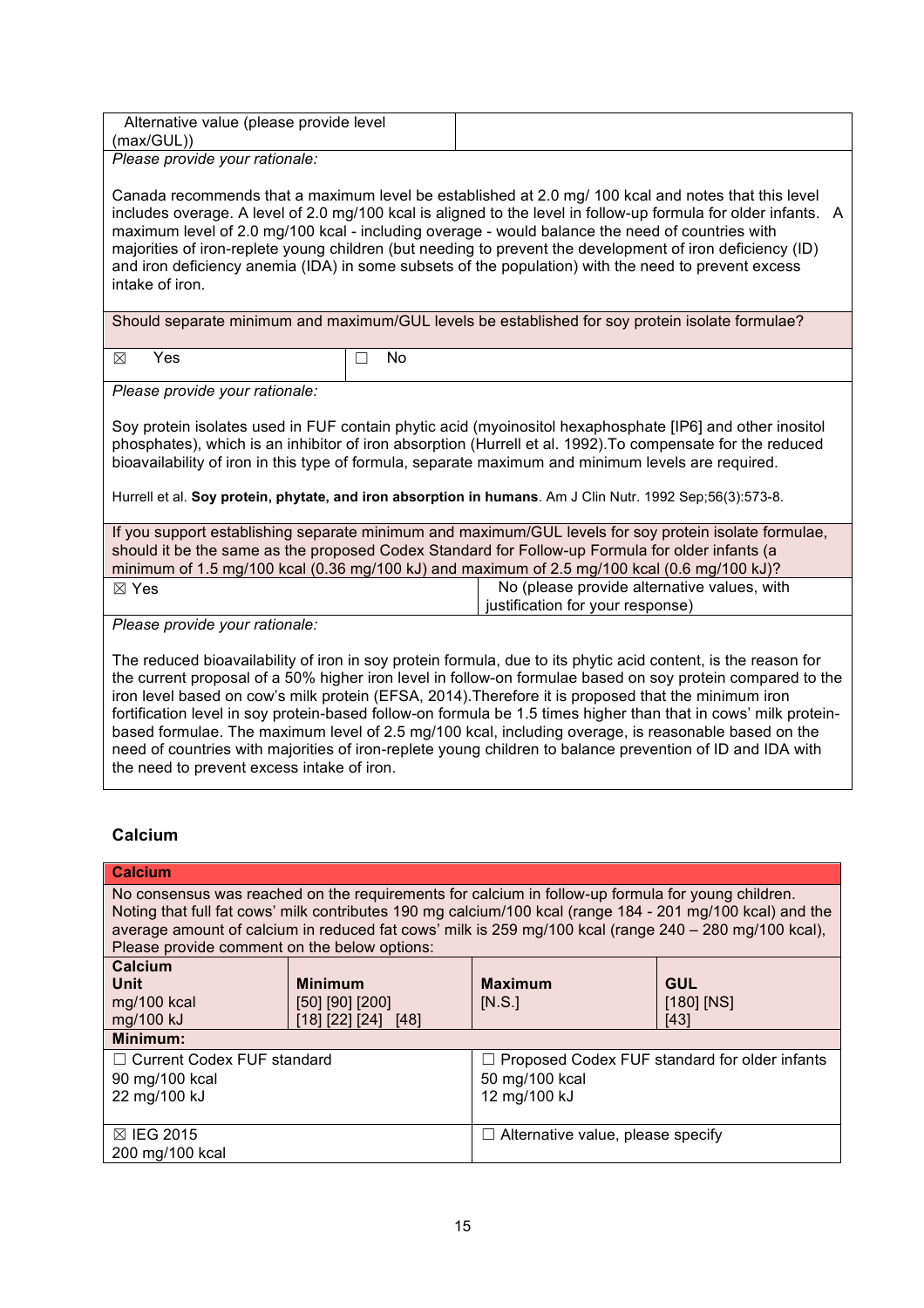#### *Please provide justification for your answers.*

It has been recommended by the IEG (2015), that FUF for young children 12-36 months contain a minimum level of 200 mg/100 kcal. This amount is similar to the average calcium content in whole cow's milk (190 mg). Fortification at this level would help young children meet their calcium requirements, which is 700mg/day (IOM, 2011), or 600 mg/day (EFSA, 2013).

| Maximum/GUL:                      |                                                                                                                                                                                                                                                                    |
|-----------------------------------|--------------------------------------------------------------------------------------------------------------------------------------------------------------------------------------------------------------------------------------------------------------------|
|                                   |                                                                                                                                                                                                                                                                    |
| $\Box$ Current Codex FUF standard | $\Box$ Proposed Codex FUF standard for older infants                                                                                                                                                                                                               |
| Maximum: N.S.                     | GUL: 180 mg/100 kcal                                                                                                                                                                                                                                               |
|                                   | GUL: 43 mg/ 100 kJ                                                                                                                                                                                                                                                 |
| $\Box$ IEG 2015                   | $\boxtimes$ Alternative value, please specify                                                                                                                                                                                                                      |
| GUL: N.S.                         |                                                                                                                                                                                                                                                                    |
|                                   | Canada proposes a GUL of 270 mg. This value<br>provides a 30% overage from the proposed<br>minimum calcium amount of 200 mg and would<br>provide a daily amount of calcium well below the<br>UL of 2500 mg per day. This overage is a common<br>industry practice. |
|                                   |                                                                                                                                                                                                                                                                    |

#### **Calcium**

Should the ratio for calcium-to-phosphorous included in the Codex Standard for Infant Formula and as proposed for FUF-OI be included?

| Min             | <b>Max</b>    |    |
|-----------------|---------------|----|
| 1.1<br>.        | 0.1<br>$\sim$ |    |
| $\boxtimes$ Yes |               | No |

*Please provide your rationale:*

The mandatory addition of calcium to a product should require the inclusion of phosphorus as well, to help ensure proper mineral balance. **Is it intended to also set a minimum or maximum/GUL for phosphorus, or rely on the inclusion of this ratio?**

# **Vitamin A**

| <b>Vitamin A</b>                                                                                               |                                     |             |                    |
|----------------------------------------------------------------------------------------------------------------|-------------------------------------|-------------|--------------------|
| No consensus was reached on the establishment of a minimum or maximum vitamin A value. Please                  |                                     |             |                    |
| provide scientific rationale to support your preferred value:                                                  |                                     |             |                    |
| Vitamin $A^{x}$                                                                                                |                                     |             |                    |
| Unit                                                                                                           | Minimum                             | Maximum     | <b>GUL</b>         |
| $\mu$ g RE/100 kcal                                                                                            | $[75]$ $[60]$ $[50]$                | [225] [180] | $[200]$ [180]      |
| µg RE/100 kJ                                                                                                   | [18] [14] [12]                      | [54] [43]   | [48] [43]          |
| <sup>x)</sup> expressed as retinol equivalents (RE).                                                           |                                     |             |                    |
| 1 $\mu$ g RE = 3.33 IU Vitamin A= 1 $\mu$ g all trans-retinol. Retinol contents shall be provided by preformed |                                     |             |                    |
| retinol, while any contents of carotenoids should not be included in the calculation and declaration of        |                                     |             |                    |
| vitamin A activity.                                                                                            |                                     |             |                    |
| <b>Minimum</b>                                                                                                 |                                     |             |                    |
| ⊠ Current Codex FUF Std &                                                                                      | $\boxtimes$ IEG 2015 / Codex IF Std |             | WHO/FAO 15% of RNI |
| proposed Codex FUF-OI                                                                                          | 60 µg RE/100 kcal                   |             | 50 µg RE/100 kcal  |
| 75 µg RE/100 kcal                                                                                              | 14 µg RE/100 kJ                     |             | 12 µg RE/100 kJ    |
| 18 µg RE/100 kJ                                                                                                |                                     |             |                    |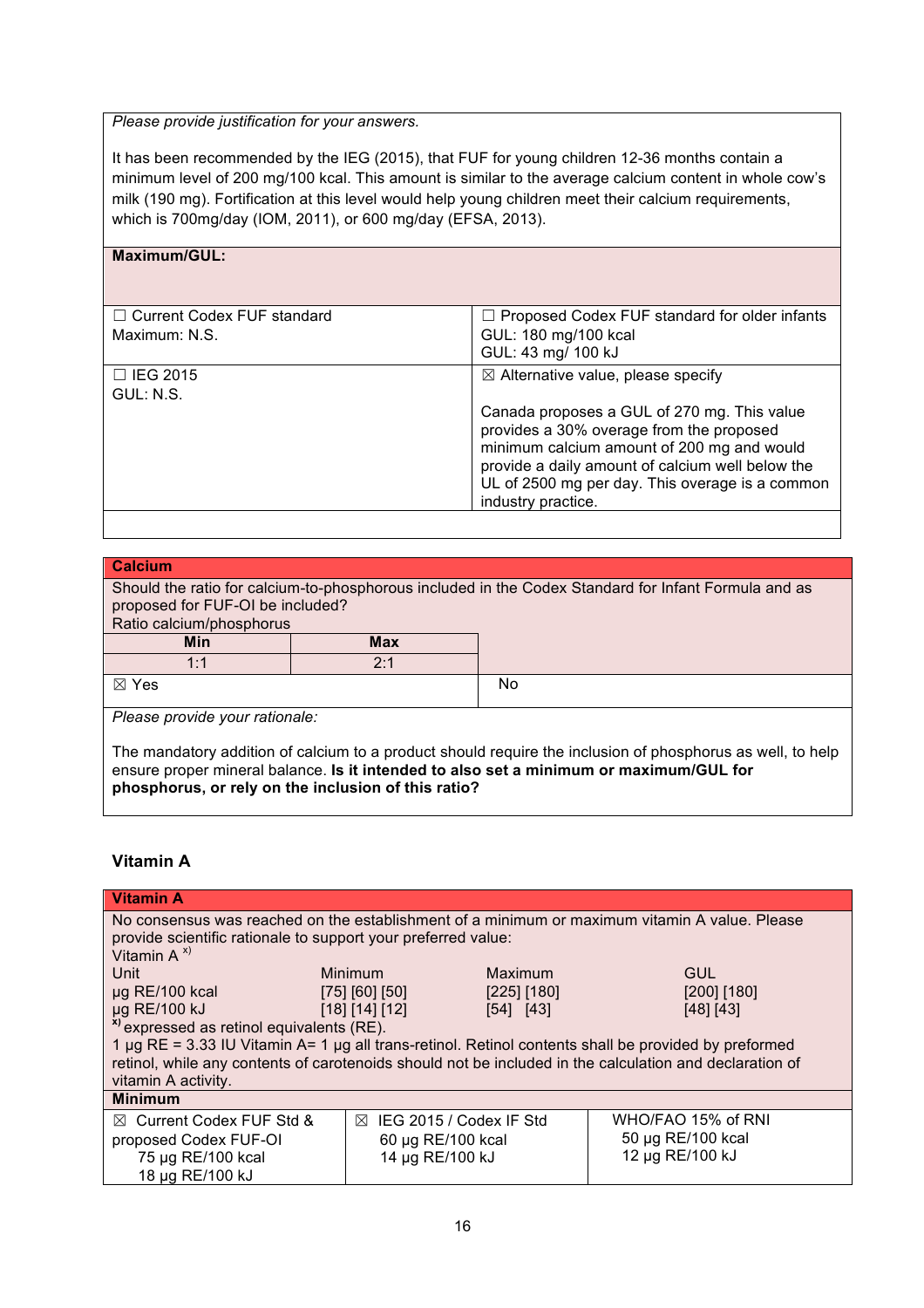*Please provide your rationale:*

### **Canada could support either 75mcg or 60 mcg/100 kcal as a minimum – please see rationales for each below.**

### **75 mcg/100 Kcal**:

Canada supports 75 mcg/100 kcal. If being used as an alternative to cows' milk, this level of addition would be in upper limit in the range for vitamin A in whole cow's milk (48-75 mcg/100 kcal). Even though this level is on the upper limit of the vitamin A range in whole cow's milk, this level would be close to vitamin breast milk content, i.e., 85 mcg RE/100 kcal. Although vitamin A deficiency is rare in Canada, vitamin A deficiency is a major problem in developing countries, which further supports a higher minimum vitamin A value (IOM, 2001).

Assuming a daily intake of 500 ml of this product and an energy density level of ~60 kcal/100 ml, daily caloric intake would be ~300 kcal. This proposed minimum of 75 mcg /100 kcal would result in vitamin A intake of 225 mcg / day. (The IOM EAR is 210 mcg/day and RDA is 300 mcg/day, for young children  $1 - 3$ years of age)

## **60 mcg/100 kcal:**

Canada supports 60 mcg/100 kcal. If being used as an alternative to cows' milk, this level of addition is equal to the average amount of vitamin A in whole cow's milk (i.e. 60 mcg/100 kcal).

Also, more eWG members voted for a minimum of 60 mcg/100 kcal than for a higher minimum of 75 mcg/100 kcal (6 voted for 60 mcg/100 kcal; 3 voted for 75 mcg/100 kcal). The rationale provided indicates that this level is in line with Codex IF standard and also the IEG recommendation which is based on "very high prevalence of vitamin A insufficiency globally". 4 eWG members voted for a lesser minimum of 50 mcg/100 kcal.

11 of the 14 eWG members who specified a minimum level supported establishing a vitamin A minimum lower than the proposed minimum for older infants (75 mcg/100 kcal) with levels ranging from 50-67 mcg/100kcal.

1. IEG (2015). Composition of Follow-Up Formula for Young Children Aged 12-36 Months: Recommendations of an International Expert Group Coordinated by the Nutrition Association of Thailand and the Early Nutrition Academy. [Ann Nutr Metab.](http://www.ncbi.nlm.nih.gov/pubmed/?term=composition+of+follow-up+formula+for+young+children+aged+12-36+months) 2015;67(2):119-32.

### **Maximum**

| Codex FUF std      | Proposed Codex FUF-OI<br>$\boxtimes$ |
|--------------------|--------------------------------------|
| 225 µg RE/100 kcal | 180 µg RE/100 kcal                   |
| 54 µg RE/100 kJ    | $43 \mu$ g RE/100 kJ                 |

*Please provide your rationale:*

Canada supports a maximum of 180 µg RE/100 kcal, which is in line with the levels in the Codex IF standard and the guidance upper levels (GULs) suggested by the IEG 2015.

The IOM UL for vitamin A for young children 1 – 3 years of age has been set at 600 mcg/ day. Assuming a daily intake of 500 ml of this product and an energy density level of ~60 kcal/100 ml, exposure data indicates that a maximum of 180 mcg RE/100 kcal is below the IOM UL for young children 1 – 3 years of age (i.e., calculated vitamin A intake of 540 mcg RE/100 kcal). The current maximum level of vitamin A in the Codex FUF standard (i.e. 225 µg RE/100 kcal) is too high and calculated daily intakes would exceed the IOM UL for young children. Also, the WHO/FAO GUL is high at 200 mcg RE/100kcal. Intakes that are high may cause adverse effects in this age group.

Canada supports a maximum level for vitamin A, rather than a GUL, considering that the risk of adverse effects increases as intake exceeds the UL.

IEG (2015) notes that the proposed maximum levels of nutrients (including vitamin A) in FUF-YC (12-36 months) are derived from scientific evidence on nutritional requirements and safety in young children.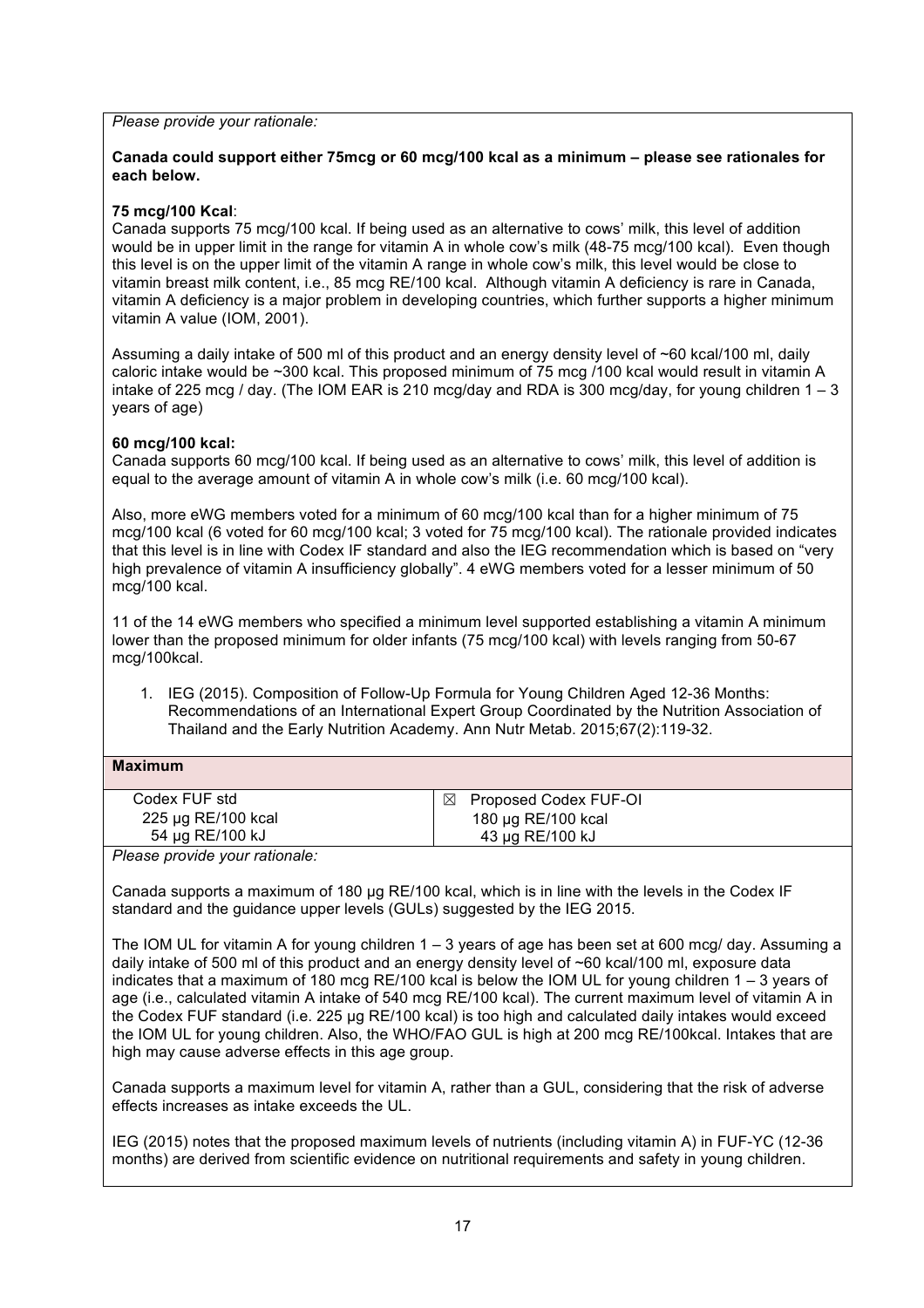- 1. IEG (2015). Composition of Follow-Up Formula for Young Children Aged 12-36 Months: Recommendations of an International Expert Group Coordinated by the Nutrition Association of Thailand and the Early Nutrition Academy. [Ann Nutr Metab.](http://www.ncbi.nlm.nih.gov/pubmed/?term=composition+of+follow-up+formula+for+young+children+aged+12-36+months) 2015;67(2):119-32.
- 2. IOM (2001). Dietary Reference Intakes for Vitamin A, Vitamin K, Arsenic, Boron, Chromium, Copper, Iodine, Iron, Manganese, Molybdenum, Nickel, Silicon, Vanadium, and Zinc, Pp 144-145

| <b>GUL</b>                                                                                                                                                                                                                                                                                               |                    |  |
|----------------------------------------------------------------------------------------------------------------------------------------------------------------------------------------------------------------------------------------------------------------------------------------------------------|--------------------|--|
| WHO/FAO GUL of 3-5 times minimum                                                                                                                                                                                                                                                                         | <b>IEG 2015</b>    |  |
| 200 µg RE/100 kcal                                                                                                                                                                                                                                                                                       | 180 µg RE/100 kcal |  |
| 54 µg RE/100 kJ                                                                                                                                                                                                                                                                                          | 43 µg RE/100 kJ    |  |
| Please provide your rationale:                                                                                                                                                                                                                                                                           |                    |  |
|                                                                                                                                                                                                                                                                                                          |                    |  |
| Canada supports a maximum level for vitamin A, rather than a GUL.                                                                                                                                                                                                                                        |                    |  |
| Do you support the footnote below, agreed to by the Committee for follow-up formula for older infants                                                                                                                                                                                                    |                    |  |
| (REP16/NFSDUE Appendix III)?                                                                                                                                                                                                                                                                             |                    |  |
| <sup>x)</sup> expressed as retinol equivalents (RE).<br>1 $\mu$ g RE = 3.33 IU Vitamin A= 1 $\mu$ g all trans-retinol. Retinol contents shall be provided by preformed<br>retinol, while any contents of carotenoids should not be included in the calculation and declaration of<br>vitamin A activity. |                    |  |
| $\boxtimes$ Yes                                                                                                                                                                                                                                                                                          | No                 |  |

# **Vitamin D**

| <b>Vitamin D</b>                                                                                                                                                                                                                                                                                                                                                                                                                                                                   |                                                                                                   |
|------------------------------------------------------------------------------------------------------------------------------------------------------------------------------------------------------------------------------------------------------------------------------------------------------------------------------------------------------------------------------------------------------------------------------------------------------------------------------------|---------------------------------------------------------------------------------------------------|
| Do you support that mandatory addition of vitamin D to follow-up formula for young children?                                                                                                                                                                                                                                                                                                                                                                                       |                                                                                                   |
| ⊠ Yes                                                                                                                                                                                                                                                                                                                                                                                                                                                                              | $\Box$ No                                                                                         |
| If you support mandatory addition, please state what the minimum level should be and provide<br>justification for your answer.                                                                                                                                                                                                                                                                                                                                                     |                                                                                                   |
| Answer:                                                                                                                                                                                                                                                                                                                                                                                                                                                                            |                                                                                                   |
| Canada supports mandatory addition of vitamin D and proposes a vitamin D minimum level of 1 µg /100<br>kcal which is in line with the levels in the Codex IF standard and the current minimum level of vitamin D<br>in the Codex FUF standard.                                                                                                                                                                                                                                     |                                                                                                   |
| Przyrembel and Agostoni (2013) noted that complementary feeding regimens differ in countries and are<br>determined by tradition, empirical behaviors and availability of foods. Although they stated that FUF is<br>not needed in the diet of young children based on available evidence, they propose that if such a product<br>were available, the vitamin D content should have a minimum of between 1 and 1.3 mcg /100 kcal which<br>is in line with Canada's proposed levels. |                                                                                                   |
| It is mandatory to fortify cows' milk in Canada since very few foods contain this nutrient, and sunlight<br>exposure may be limited in some population sub-groups. Since cows' milk is fortified with vitamin D in<br>Canada, rates of insufficiency and deficiency are low. However, vitamin D insufficiency is prevalent<br>among young children in different parts of the world, as noted in the current consultation paper (pg. 63).                                           |                                                                                                   |
| Please state whether vitamin D should have a maximum level or a GUL set and provide information on<br>what this level should be with justification for your answer.                                                                                                                                                                                                                                                                                                                |                                                                                                   |
| Answer:                                                                                                                                                                                                                                                                                                                                                                                                                                                                            |                                                                                                   |
| Canada proposes a vitamin D maximum of 3 µg /100 kcal, which is in line with the recommended<br>for follow-up formulas and is the current maximum level of vitamin D in the Codex FUF standard.                                                                                                                                                                                                                                                                                    | maximum levels for vitamin D made by the Scientific Committee on Food and the European Commission |
|                                                                                                                                                                                                                                                                                                                                                                                                                                                                                    | <u>i i ifinitale di American di Libert</u>                                                        |

Canada supports a maximum level for vitamin D, rather than a GUL, considering that the risk of adverse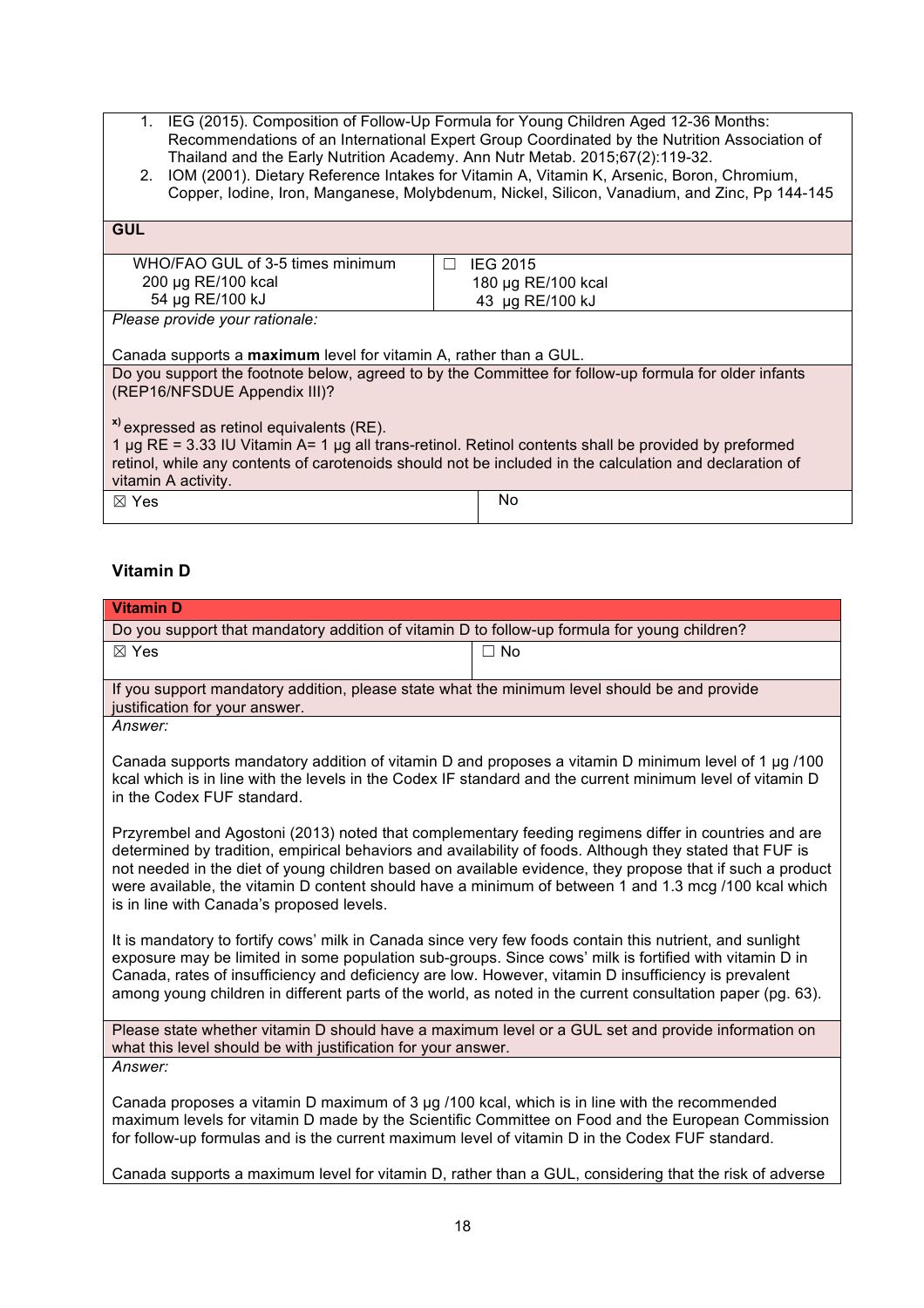effects increases as intake exceeds the UL. GULs are for nutrients without sufficient information for a science-based risk assessment.

The DRI for vitamin D was updated by the IOM in 2011 and the UL was set at 62.5 µg/day. Assuming a daily intake of 500 ml of this product and an energy density level of about 60 kcal/100 ml, exposure data indicates that the proposed maximum of 3 µg /100 kcal would result in intakes well below the IOM UL for young children  $1 - 3$  years of age (i.e., calculated vitamin D intake of 9 µg / day).

- 1. IEG (2015). Composition of Follow-Up Formula for Young Children Aged 12-36 Months: Recommendations of an International Expert Group Coordinated by the Nutrition Association of Thailand and the Early Nutrition Academy. [Ann Nutr Metab.](http://www.ncbi.nlm.nih.gov/pubmed/?term=composition+of+follow-up+formula+for+young+children+aged+12-36+months) 2015;67(2):119-32.
- 2. IOM (2011). Dietary Reference Intakes for Calcium and Vitamin D.

# **Zinc**

| <b>Zinc</b>                                                                                                                                                                                                                                                                                                                                                                                   |           |  |
|-----------------------------------------------------------------------------------------------------------------------------------------------------------------------------------------------------------------------------------------------------------------------------------------------------------------------------------------------------------------------------------------------|-----------|--|
| Do you support that mandatory addition of zinc to follow-up formula for young children?                                                                                                                                                                                                                                                                                                       |           |  |
| $\boxtimes$ Yes                                                                                                                                                                                                                                                                                                                                                                               | $\Box$ No |  |
|                                                                                                                                                                                                                                                                                                                                                                                               |           |  |
| If you support mandatory addition, please state what the minimum level should be and provide<br>justification for your answer.                                                                                                                                                                                                                                                                |           |  |
| <i>Answer:</i>                                                                                                                                                                                                                                                                                                                                                                                |           |  |
| As stated in the CP2, zinc deficiency is a major problem in many countries, and Canada would be in<br>favour of mandatory addition of zinc to FUF-YC.                                                                                                                                                                                                                                         |           |  |
| The minimum of 0.5 mg/100 kcal for FUF-OI is close to the proposed minimum by the IEG (2015) of 0.6                                                                                                                                                                                                                                                                                           |           |  |
| Please state whether zinc should have a maximum level or a GUL set and provide information on what<br>this level should be with justification for your answer.                                                                                                                                                                                                                                |           |  |
| Answer:                                                                                                                                                                                                                                                                                                                                                                                       |           |  |
|                                                                                                                                                                                                                                                                                                                                                                                               |           |  |
|                                                                                                                                                                                                                                                                                                                                                                                               |           |  |
| because of the risk of exceeding ULs and the potential increased risk of zinc toxicity when this product is                                                                                                                                                                                                                                                                                   |           |  |
| mg/100 kcal. However, Canada would not be opposed to the IEG minimum.<br>There should be a GUL established to mitigate the risk of zinc toxicity, given the narrow range between<br>the EAR and UL. Canada suggests the same minimum and GUL for FUF-YC as adopted for FUF-OI. We<br>would prefer a lower GUL of 1.5 mg/100 kcal than that proposed by the IEG (i.e., 1.8 mg/100 kcal), again |           |  |

# **Vitamin C**

consumed with zinc containing complementary foods.

| <b>Vitamin C</b>                                                                                                                                                                                                                                                                                    |           |  |
|-----------------------------------------------------------------------------------------------------------------------------------------------------------------------------------------------------------------------------------------------------------------------------------------------------|-----------|--|
| Do you support that mandatory addition of vitamin C to follow-up formula for young children?                                                                                                                                                                                                        |           |  |
| $\boxtimes$ Yes                                                                                                                                                                                                                                                                                     | $\Box$ No |  |
|                                                                                                                                                                                                                                                                                                     |           |  |
| If you support mandatory addition, please state what the minimum level should be and provide<br>justification for your answer.                                                                                                                                                                      |           |  |
| Answer:                                                                                                                                                                                                                                                                                             |           |  |
| Canada agrees with mandatory addition of vitamin C given that iron is on the list of mandatory nutrients,<br>and that vitamin C can increase the absorption of non-heme iron. We support the levels established in<br>IEG 2015, namely a minimum of 4.5 mg/100 kcal, and a GUL of 22.5 mg/100 kcal. |           |  |
| Please state whether vitamin C should have a maximum level or a GUL set and provide information on<br>what this level should be with justification for your answer.                                                                                                                                 |           |  |
| Answer:                                                                                                                                                                                                                                                                                             |           |  |
|                                                                                                                                                                                                                                                                                                     |           |  |
| Dlagos ann angusar aboug                                                                                                                                                                                                                                                                            |           |  |

Please see answer above.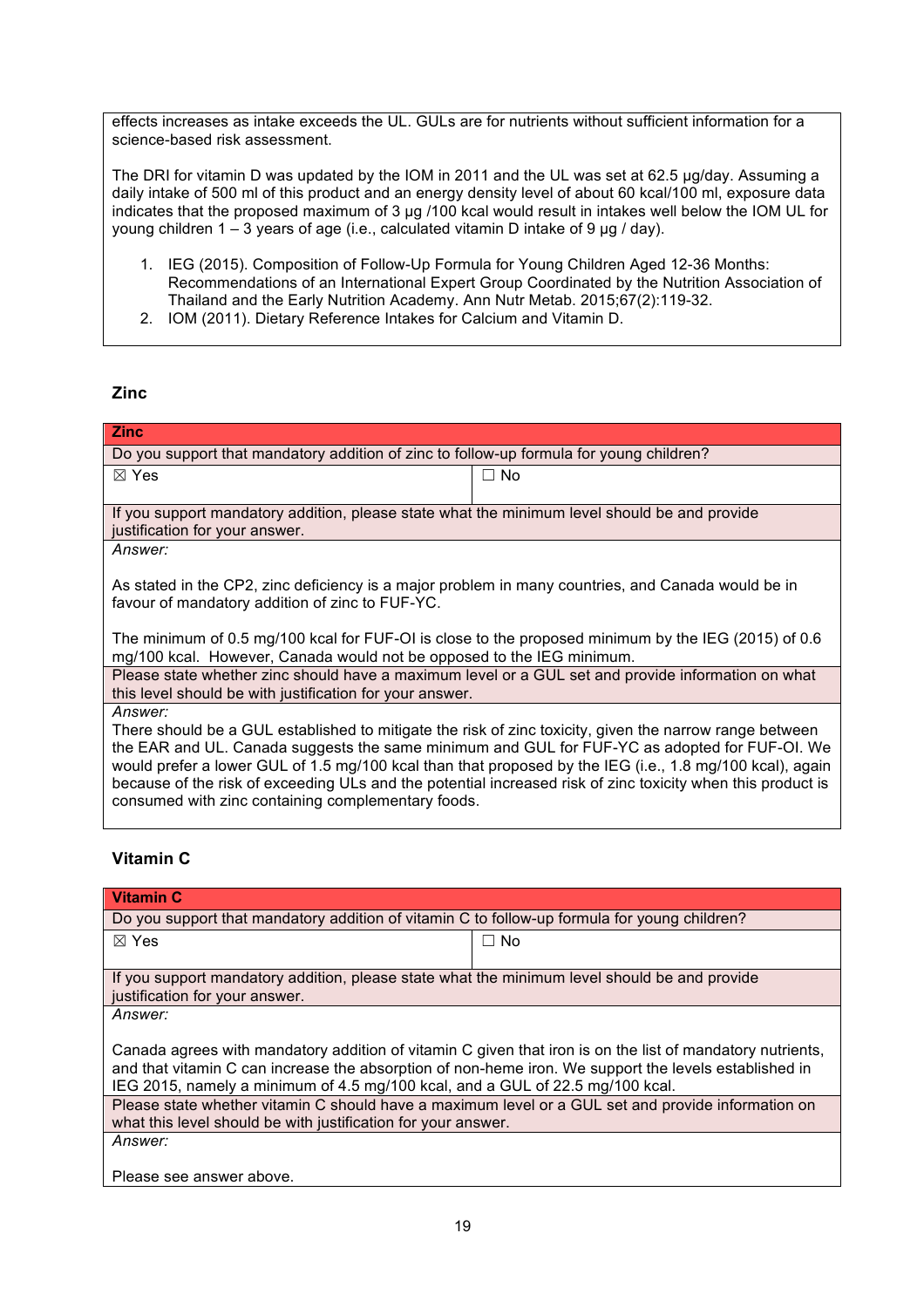# **Vitamin B12**

| <b>Vitamin B12</b>                                                                                                                                                                                                                                                                                                                                                  |                                                                                                      |  |
|---------------------------------------------------------------------------------------------------------------------------------------------------------------------------------------------------------------------------------------------------------------------------------------------------------------------------------------------------------------------|------------------------------------------------------------------------------------------------------|--|
| Do you support that mandatory addition of vitamin B12 to follow-up formula for young children?                                                                                                                                                                                                                                                                      |                                                                                                      |  |
| ⊠ Yes                                                                                                                                                                                                                                                                                                                                                               | $\Box$ No                                                                                            |  |
|                                                                                                                                                                                                                                                                                                                                                                     |                                                                                                      |  |
| If you support mandatory addition, please state what the minimum level should be and provide<br>justification for your answer.                                                                                                                                                                                                                                      |                                                                                                      |  |
| Answer:                                                                                                                                                                                                                                                                                                                                                             |                                                                                                      |  |
| Canada supports that the nutrient content of FUF-YC should be partly based, as one of the core<br>principles, on equivalence to the composition of cows' milk. Therefore, Canada supports the mandatory<br>addition of vitamin B12 to FUF-YC. We propose a minimum level of 0.8 µg/100 kcal which is in line with<br>the average vitamin B12 content of cows' milk. |                                                                                                      |  |
| Assuming a daily intake of 500 mL of this product and an energy density level of approximately 60<br>kcal/100 mL, the proposed minimum addition level of 0.8 $\mu$ g/100 kcal would result in an approximate<br>intake of 2.4 µg vitamin B12/day, which is above the IOM's RDA of 0.9 µg vitamin B12/day for young<br>children 1-3 years of age.                    |                                                                                                      |  |
| Acid, Biotin and Choline.                                                                                                                                                                                                                                                                                                                                           | 1. IOM (1998). DRIs for Thiamin, Riboflavin, Niacin, Vitamin B6, Folate, Vitamin B12, Pantothenic    |  |
| what this level should be with justification for your answer.                                                                                                                                                                                                                                                                                                       | Please state whether vitamin B12 should have a maximum level or a GUL set and provide information on |  |
| Answer:                                                                                                                                                                                                                                                                                                                                                             |                                                                                                      |  |
| Canada proposes a GUL of 1.5 µg/100 kcal for vitamin B12, which is in line with the proposed Codex<br>Standard for FUF-OI. This is just above the upper bound of the range of cow's milk content of vitamin<br>B12 at 1.4 µg /100 kcal.                                                                                                                             |                                                                                                      |  |
| Assuming a daily intake of 500 mL of this product and an energy density level of approximately 60<br>kcal/100 mL, the proposed maximum addition level of 1.5 µg/100 kcal would result in an approximate<br>intake of 4.5 µg vitamin B12/day.                                                                                                                        |                                                                                                      |  |
| Canada supports a GUL for vitamin B12, rather than a maximum level, considering that no UL has been<br>set by the IOM for vitamin B12 in YC aged 1-3 years.                                                                                                                                                                                                         |                                                                                                      |  |
| 1.<br>Acid, Biotin and Choline.                                                                                                                                                                                                                                                                                                                                     | IOM (1998). DRIs for Thiamin, Riboflavin, Niacin, Vitamin B6, Folate, Vitamin B12, Pantothenic       |  |

# **Riboflavin**

| <b>Riboflavin</b>                                                                                                                                                           |           |  |
|-----------------------------------------------------------------------------------------------------------------------------------------------------------------------------|-----------|--|
| Do you support that mandatory addition of riboflavin to follow-up formula for young children?                                                                               |           |  |
| $\boxtimes$ Yes                                                                                                                                                             | $\Box$ No |  |
|                                                                                                                                                                             |           |  |
| If you support mandatory addition, please state what the minimum level should be and provide<br>justification for your answer.                                              |           |  |
| Answer:                                                                                                                                                                     |           |  |
| Canada supports a mandatory amount of riboflavin in FUF-YC and proposes a minimum level of 342<br>ug/100 kcal which is in line with the average amount in whole cows' milk. |           |  |
| Assuming a daily intake of 500 mL of this product and an energy density level of approximately 60                                                                           |           |  |

Assuming a daily intake of 500 mL of this product and an energy density level of approximately 60 kcal/100 mL, the proposed minimum addition level of 342 µg/100 kcal would result in an approximate intake of 1026 µg riboflavin/day, which is well above the IOM's RDA of 500 µg riboflavin/day for young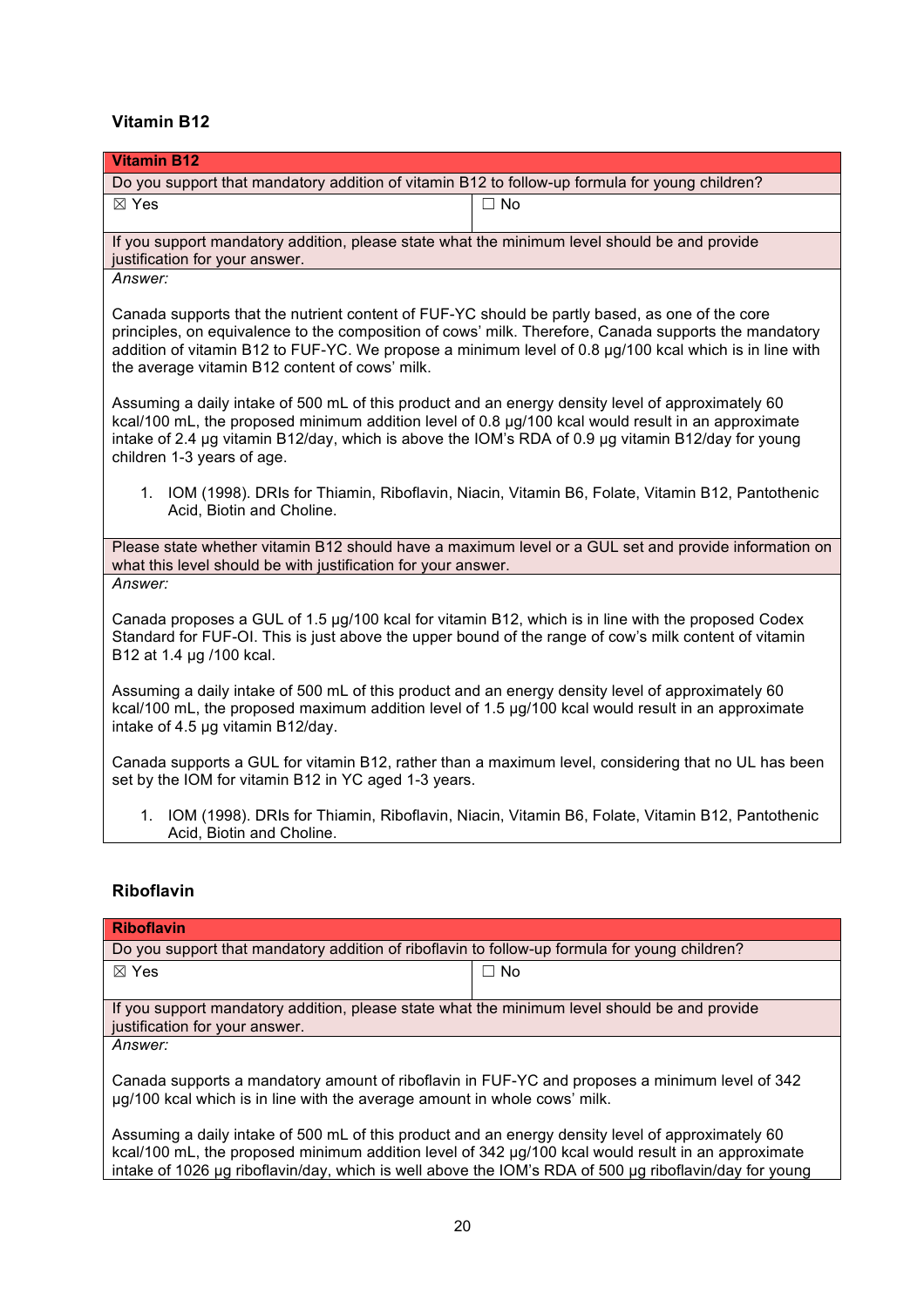children 1-3 years of age.

1. IOM (1998). DRIs for Thiamin, Riboflavin, Niacin, Vitamin B6, Folate, Vitamin B12, Pantothenic Acid, Biotin and Choline.

Please state whether riboflavin should have a maximum level or a GUL set and provide information on what this level should be with justification for your answer. *Answer:*

Canada proposes a GUL of 500ug/100 kcal for riboflavin, which is consistent with the GUL of the proposed Standard for FUF-OI, and which is in line with the upper bound of the range of riboflavin content of full fat cows' milk. Assuming a daily intake of 500 mL of this product and an energy density level of 60 kcal/100 mL, the proposed maximum addition level of 500 µg/100 kcal would result in an intake of 1500 µg riboflavin/day.

Canada supports a GUL for riboflavin, rather than a maximum level, considering that no UL has been set by the IOM for riboflavin.

1. IOM (1998). DRIs for Thiamin, Riboflavin, Niacin, Vitamin B6, Folate, Vitamin B12, Pantothenic Acid, Biotin and Choline.

## **Sodium**

| <b>Sodium</b>                                                                                                                                                                                                   |                                                                                              |  |
|-----------------------------------------------------------------------------------------------------------------------------------------------------------------------------------------------------------------|----------------------------------------------------------------------------------------------|--|
| Should specific parameters for sodium levels in follow-up formula for young children be set?                                                                                                                    |                                                                                              |  |
| $\boxtimes$ Yes                                                                                                                                                                                                 | $\Box$ No                                                                                    |  |
|                                                                                                                                                                                                                 |                                                                                              |  |
| Should a minimum level of sodium be established? If yes, please state what this level should be and<br>provide justification for your answer.                                                                   |                                                                                              |  |
| Answer:                                                                                                                                                                                                         |                                                                                              |  |
|                                                                                                                                                                                                                 |                                                                                              |  |
| Canada does not support establishing a minimum level for sodium in FUF-YC. Given the ubiquitous                                                                                                                 |                                                                                              |  |
| presence of sodium in food, children aged 1-3 years will likely obtain more than enough sodium to meet                                                                                                          |                                                                                              |  |
| their nutritional needs from the complementary foods that they eat. Therefore, Canada is of the opinion                                                                                                         |                                                                                              |  |
| that it is more important to establish a maximum level for sodium in FUF-YC than a minimum level.                                                                                                               |                                                                                              |  |
| Please state whether sodium should have a maximum level or a GUL set and provide information on                                                                                                                 |                                                                                              |  |
| what this level should be with justification for your answer.                                                                                                                                                   |                                                                                              |  |
| Answer:                                                                                                                                                                                                         |                                                                                              |  |
|                                                                                                                                                                                                                 |                                                                                              |  |
| Canada proposes a maximum level of 75 mg/100 kcal for sodium, which is in line with the IEG 2015, and<br>also with the sodium content of full fat cows' milk (range of 64-72 mg/100 kcal).                      |                                                                                              |  |
|                                                                                                                                                                                                                 |                                                                                              |  |
| Canada supports a maximum level for sodium, rather than a GUL, considering that the IOM has set a UL                                                                                                            |                                                                                              |  |
| for sodium of 1500mg sodium/day for young children 1-3 years of age. Assuming a daily intake of 500                                                                                                             |                                                                                              |  |
| mL of this product and an energy density level of approximately 60 kcal/100 mL, the proposed maximum                                                                                                            |                                                                                              |  |
| addition level of 75 mg/100 kcal would result in an approximate intake of 225 mg sodium/day, which is<br>acceptable as it is well below the IOM's UL of 1500 mg sodium/day for young children 1-3 years of age. |                                                                                              |  |
|                                                                                                                                                                                                                 |                                                                                              |  |
| 1. IEG (2015). Composition of Follow-Up Formula for Young Children Aged 12-36 Months:                                                                                                                           |                                                                                              |  |
|                                                                                                                                                                                                                 | Recommendations of an International Expert Group Coordinated by the Nutrition Association of |  |
| Thailand and the Early Nutrition Academy. Ann Nutr Metab. 2015;67(2):119-32.                                                                                                                                    |                                                                                              |  |
| IOM (2005). DRIs for Water, Potassium, Sodium, Chloride, and Sulfate.<br>2.                                                                                                                                     |                                                                                              |  |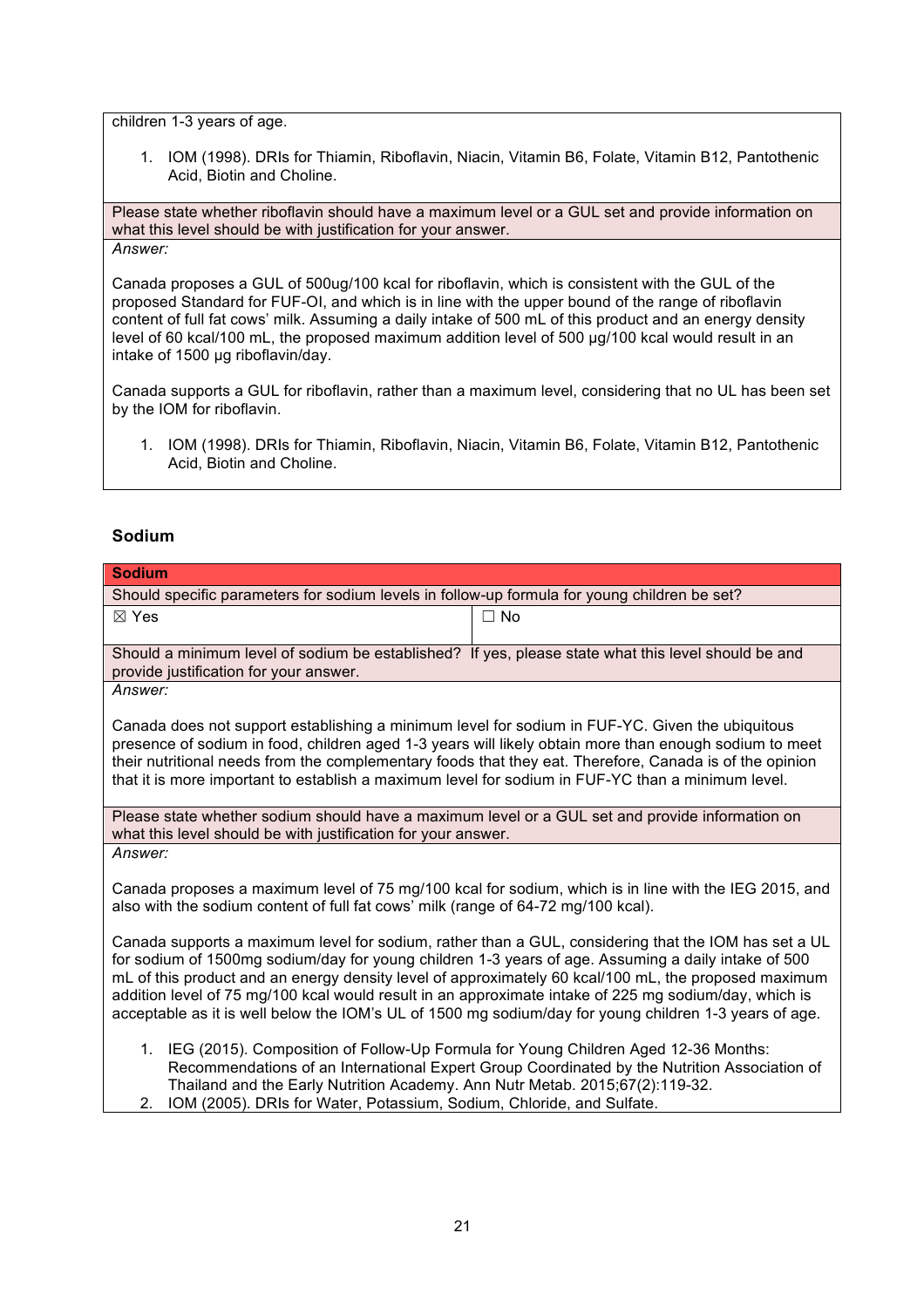# **SCOPE & LABELLING**

# **Scope & Labelling**

When answering the questions below relating to Scope and Labelling, please give consideration to whether your response covers both follow-up formula for older infants and follow-up formula for young children, or whether different approaches should be considered for these different product categories. Do you consider that any of the current labelling provisions for follow-up formula can be adopted as is? If so, which provisions?

*Please provide justification for your answer.*

Canada does not consider that any of the current sections could be adopted as they currently appear due to the potential different nutritional composition of the products and indications for use etc. Are there any labelling areas where different provisions may be required for the two age groups?

*Please provide justification for your answer.*

Canada proposes that the eWG should consider having two Sections for FUF-OI and FUF-YC , similar to Section A and Section B in the Codex Standard for Infant Formula and Formulas for Special Medical Purposes Intended for Infants (CODEX STAN 72-1981 Rev 2007). This might provide clarity for each product, considering the different compositional requirements and different role of follow up formula in the diet of older infants compared to that of young children.

Labelling areas where different provisions may be required for the two age groups:

### **Name of the Food:**

• The FUF-OI and FUF-YC should have different names considering that there is general agreement that there should be a recognized point of differentiation at 12 months for FUF, due to the different nutritional requirements and the different role of FUF in the diet of older infants compared to that of young children.

### **Information for Utilization/Use**

- Information such as product "indication for use" to differentiate FUF products that are meant for older infants (i.e. 6 to 12 month old) from FUF meant for younger children (i.e. 12 to 36 months).
- Labelling should avoid any risk of confusion between FUF-OI and FUF-YC.

Are you aware of further issues and/or evidence that need to be considered to inform the review of the scope and labelling section of the Codex Standard for Follow-up Formula? Please state the specific provisions within the Scope or Labelling section which would be informed by your response. *Answer:*

*Canada requests that these aspects be considered:*

#### **Declaration of Nutritive Value**

Canada notes that in the Codex Standard 72 for IF and the current Codex Standard 156 for FUF, the standards outline the nutrition information to be included and the order in which energy and nutrients are listed. We propose that the Committee consider this section since it may be divided according to FUF-OI and FUF-YC.

### **List of ingredients**

• Similar to Codex Standard for Infant Formula and Formulas for Special Medical Purposes Intended for Infants (CODEX STAN 72-1981 Rev 2007); Canada recommends adding "The specific name for ingredients of animal or plant origin and for food additives must be given. Class names may also be included for these ingredients and additives."

### **Information for Utilization/Use**

Canada proposes the inclusion of reference to "The Code of Hygienic Practice for Powdered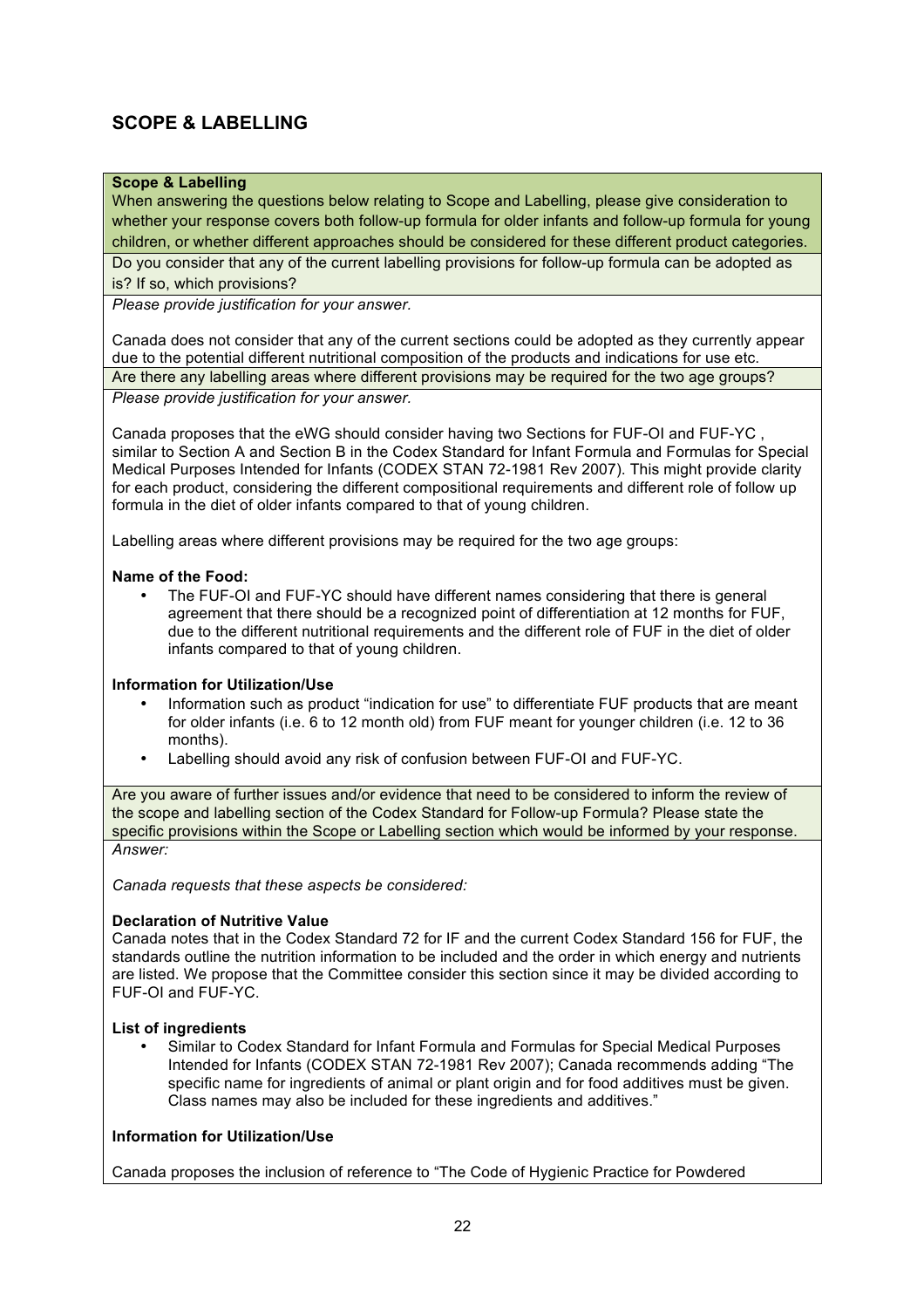Formulae for infants and Young Children" (CAC/RCP 66-2008) in both FUF-OI and FUF-YC, as referenced in the current Codex Standard for FUF (CODEX STAN 156-1987).

Do we need to make specific reference to WHA resolutions in the Codex Standard for Follow-up Formula, and if so, how and where? For example in the Scope and Labelling sections. *Answer:*

Canada would support the addition of a sentence making reference to WHA resolutions and other relevant documents in the Scope of this Standard – "*The application of the Standard should take into account the recommendations made in the International Code of Marketing of Breast-milk Substitutes (1981), the WHO Global Strategy for Infant and Young Child Feeding and relevant World Health Assembly resolutions".* This would be in line with the wording of the scope in the Codex Standard for Infant Formula (CODEX STAN 72 – 1981, Revision 2007). Canada endorsed the WHO technical guidance document on ending the inappropriate promotion of foods for infants and young children at the  $69<sup>th</sup>$  session of the WHA.

Please comment on how CCNFSDU should 'give full consideration' to Resolution (A69/A/CONF./7 Rev 1) for 'Ending inappropriate promotion of foods for infants and young children' and the associated technical guidance document. Please be specific in your response and comment on what aspects of the resolution or guidance should be captured within the Standard for Follow-up Formula and within what subsection it should be reflected.

*Answer:*

The Committee should give consideration to the Resolution and the Technical guidance document by incorporating certain recommendations into the labelling section of the Standard as follows:

## **Recommendations from the WHO Technical Guidance**

The Committee may consider revising the definitions section of the Standard to include a footnote referencing the WHO technical guidance for "marketing", "promotion" and "cross-promotion".

Canada would suggest capturing Recommendation 4 of the WHO technical document in the Standard:

*"Recommendation 4: The messages used to promote foods for infants and young children should support optimal feeding and inappropriate messages should not be included. Messages about commercial products are conveyed in multiple forms, through advertisements, promotion and sponsorship, including brochures, online information and package labels. Irrespective of the form, messages should always:* 

*• include a statement on the importance of continued breastfeeding for up to two years or beyond*

• *include the appropriate age of introduction of the food (this must not be less than 6 months);* 

*• be easily understood by parents and other caregivers, with all required label information being visible and legible.*

*• …"*

As mentioned earlier, Canada suggests the inclusion of a provision highlighting that any messaging about these products should support optimal feeding of infants and young children and support the continuation of breastfeeding up to 2 years and beyond.

This would also be in line with paragraph PP3bis of the respective resolution (A69/A/CONF./7 Rev 1)–

*"(PP3bis) Reaffirming the need to promote exclusive breastfeeding practices in the first 6 months of life, and the continuation of breastfeeding up to 2 years and beyond, and recognizing the need to promote optimal complementary feeding practices for children from ages 6-36 months based on WHO's and FAO's dietary guidelines<sup>1</sup> and in accordance with national dietary guidelines;"*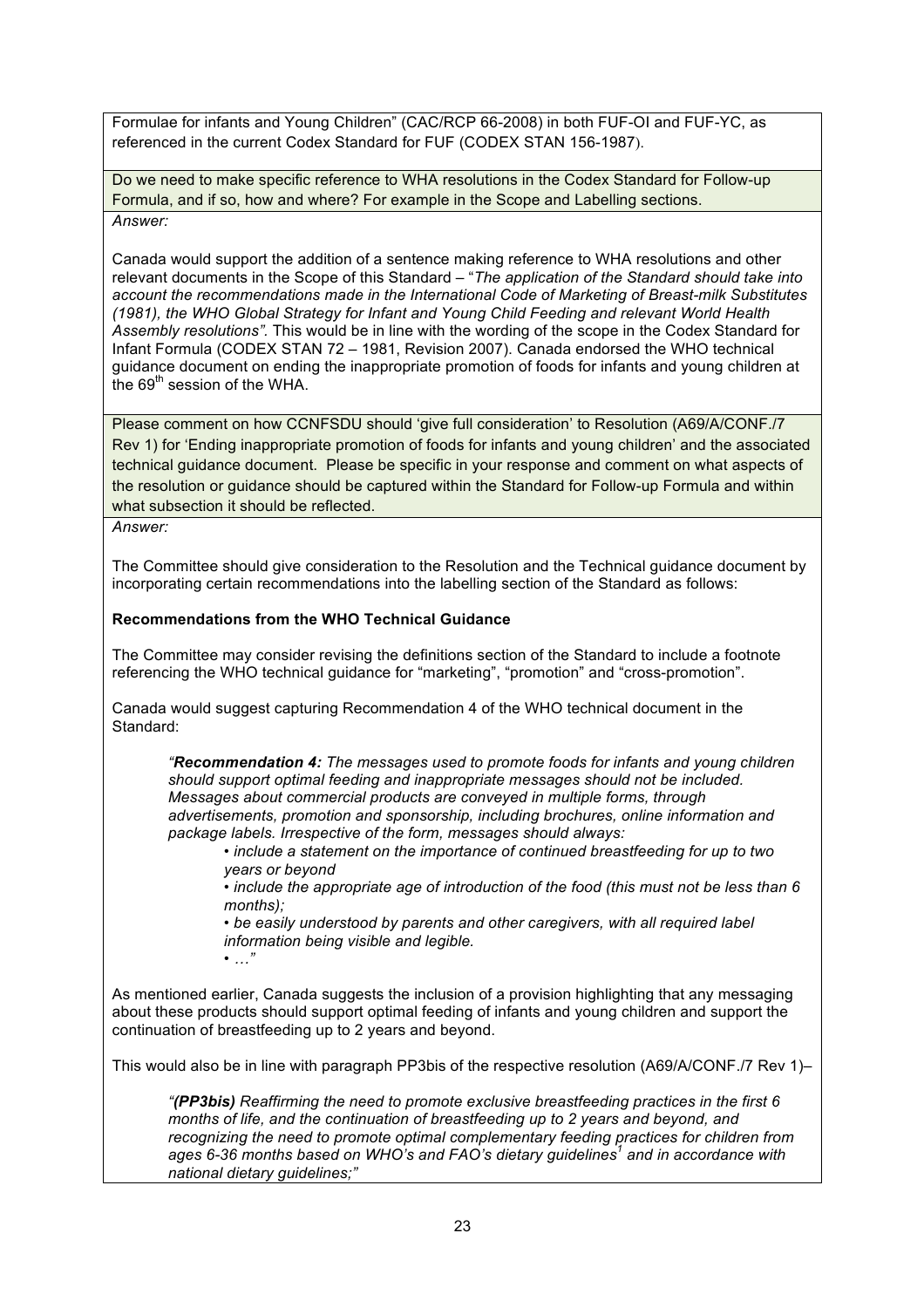*1 – PAHO and WHO. Guiding principles for complementary feeding of the breastfed child, 2003; WHO. Guiding principles for feeding non breast-fed children 6-24 months of age, 2005*

The proposed provision could be included in Section 9.5 (Information for Utilization) of the Standard.

Canada would support further consideration on the inclusion of a provision restricting cross-promotion of breast-milk/milk substitutes in the Codex Standard for FUF-YC. This directly aligns with Recommendation 5 of the WHO technical guidance document and would fit appropriately in Section 9.6 (Additional Requirements) –

*Recommendation 5. There should be no cross-promotion to promote breast-milk substitutes indirectly via the promotion of foods for infants and young children.* 

*• The packaging design, labelling and materials used for the promotion of complementary foods must be different from those used for breast-milk substitutes so that they cannot be used in a way that also promotes breast-milk substitutes (for example, different colour schemes, designs, names, slogans and mascots other than company name and logo should be used).* 

*• Companies that market breast-milk substitutes should refrain from engaging in the direct or indirect promotion of their other food products for infants and young children by establishing relationships with parents and other caregivers (for example through baby clubs, social media groups, childcare classes and contests).*

As mentioned earlier, the definition of 'cross-promotion' can be referenced to in Section 2.1 (Definitions) via a footnote.

Taking into consideration relevant WHA resolutions and accompanying documents (section 6) and the role of product in the diet, are changes required to the current drafting of Section 9.6 of the current follow-up formula standard? Please consider both follow-up formula for older infants and for young children when answering this question and comment on whether there would may need to be different approaches for the different product categories.

*9.6 The products covered by this standard are not breast-milk substitutes and shall not be presented as such.*

*Answer:*

Yes, Canada would suggest changes to the current drafting of Section 9.6.

The Codex Standard doesn't currently recognize follow-up formula as a breast-milk substitute. The WHO technical guidance does however acknowledge that this category of products is being marketed/sold as such in certain countries. Given that there is an overlap between infant formula and FUF-OI (6-12 months), it may be beneficial to include a sentence in the Standard clarifying that FUF-OI that functions as a breast-milk substitute would also fall within the scope of this Standard. Canada is of the opinion that FUF-YC is not a breastmilk substitute. A statement to this effect should be noted in the scope.

Similar to what has been done in the Codex Standard for Infant Formula, we would like to see a list of more extensive requirements in Section 9.6 in this Standard, which reflects the provisions of the WHO Technical Guidance (e.g. Recommendation 4) as well as the provisions within the International Code of Marketing of Breast-milk substitutes (Article 9). Specific requirements could be outlined for FUF-OI and FUF-YC and then separate provisions made for each. Examples of the former would include reference to the labelling provisions outlined in the WHO's International Code of Marketing of Breastmilk Substitutes (e.g. breastfeeding should not be discouraged in any of the labelling messages of FUF-OI and FUF-YC).